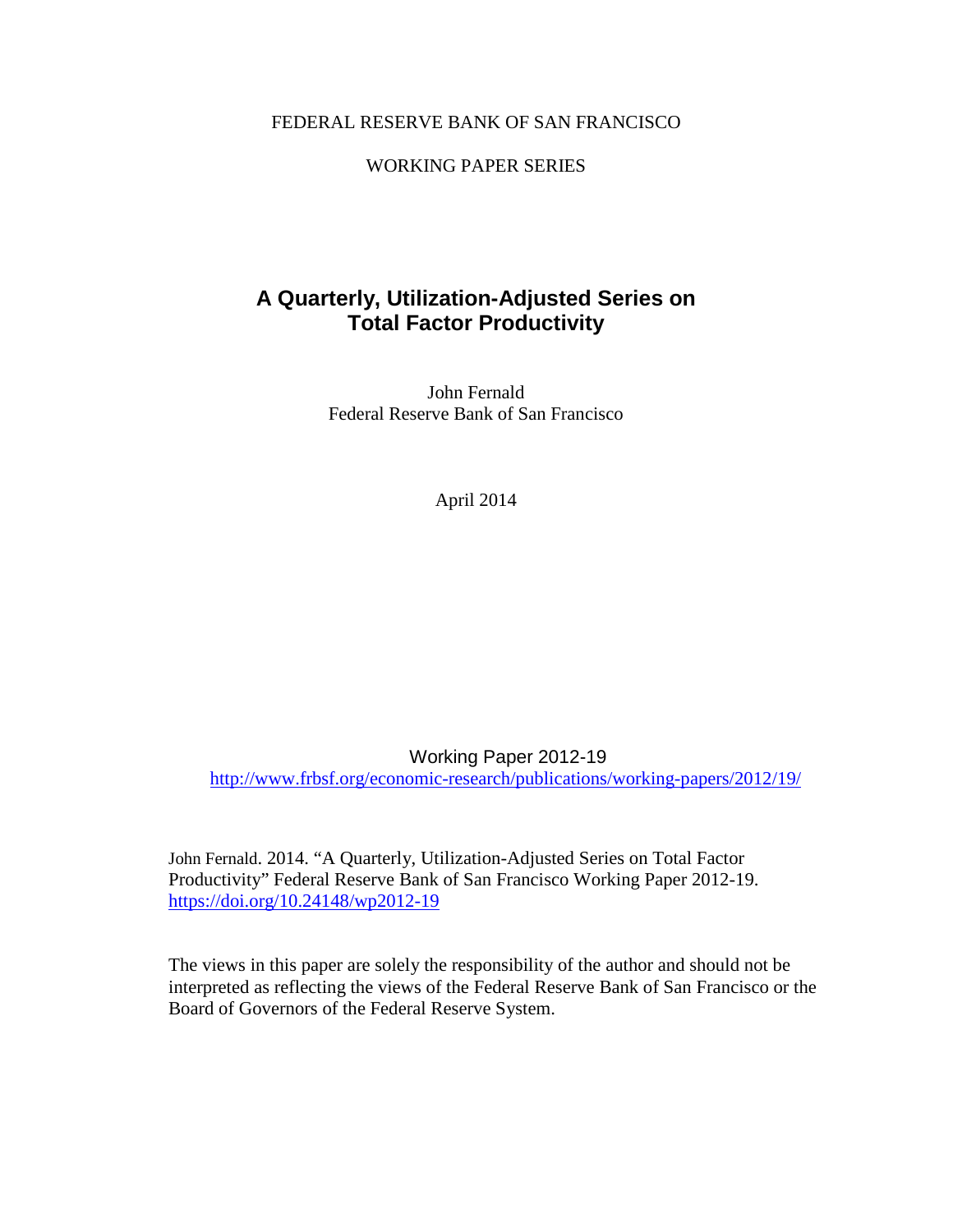# **A Quarterly, Utilization-Adjusted Series on Total Factor Productivity**

John Fernald\*

Federal Reserve Bank of San Francisco April 2014

,

**Abstract:** This paper describes a real-time, quarterly growth-accounting database for the U.S. business sector. The data on inputs, including capital, are used to produce a quarterly series on total factor productivity (TFP). In addition, the dataset implements an adjustment for variations in factor utilization—labor effort and the workweek of capital. The utilization adjustment follows Basu, Fernald, and Kimball (BFK, 2006) as updated in Basu, Fernald, Fisher, and Kimball (BFFK, 2013). Using relative prices and input-output information, the series are also decomposed into separate TFP and utilization-adjusted TFP series for equipment investment (including consumer durables) and "consumption" (defined as business output less equipment and consumer durables).

JEL Codes: E22, E23, O41, O47, Keywords: Total factor productivity, cyclical productivity, multi-sector growth models

\* Contact email: john.fernald@sf.frb.org. The data described in this paper are available at http://www.frbsf.org/economics/economists/jfernald/quarterly\_tfp.xls. I thank several excellent research assistants who have worked with me on this project, most notably Kyle Matoba (who wrote and rewrote large portions of the code and found sensible solutions to a range of practical problems), as well as Titan Alon, Kuni Natsuki, and David Thipphavong. This draft is updated intermittently as I make improvements in methodology. For helpful discussions of various aspects of the implementation, I especially thank Susanto Basu, Ryan Forshay, Bob Hall, and Bart Hobijn. In addition, I thank other colleagues at the San Francisco Fed as well as seminar participants where related papers were presented for providing helpful comments on the dataset. The views in this paper are solely the responsibility of the authors and should not be interpreted as reflecting the views of the Federal Reserve Bank of San Francisco or the Board of Governors of the Federal Reserve System.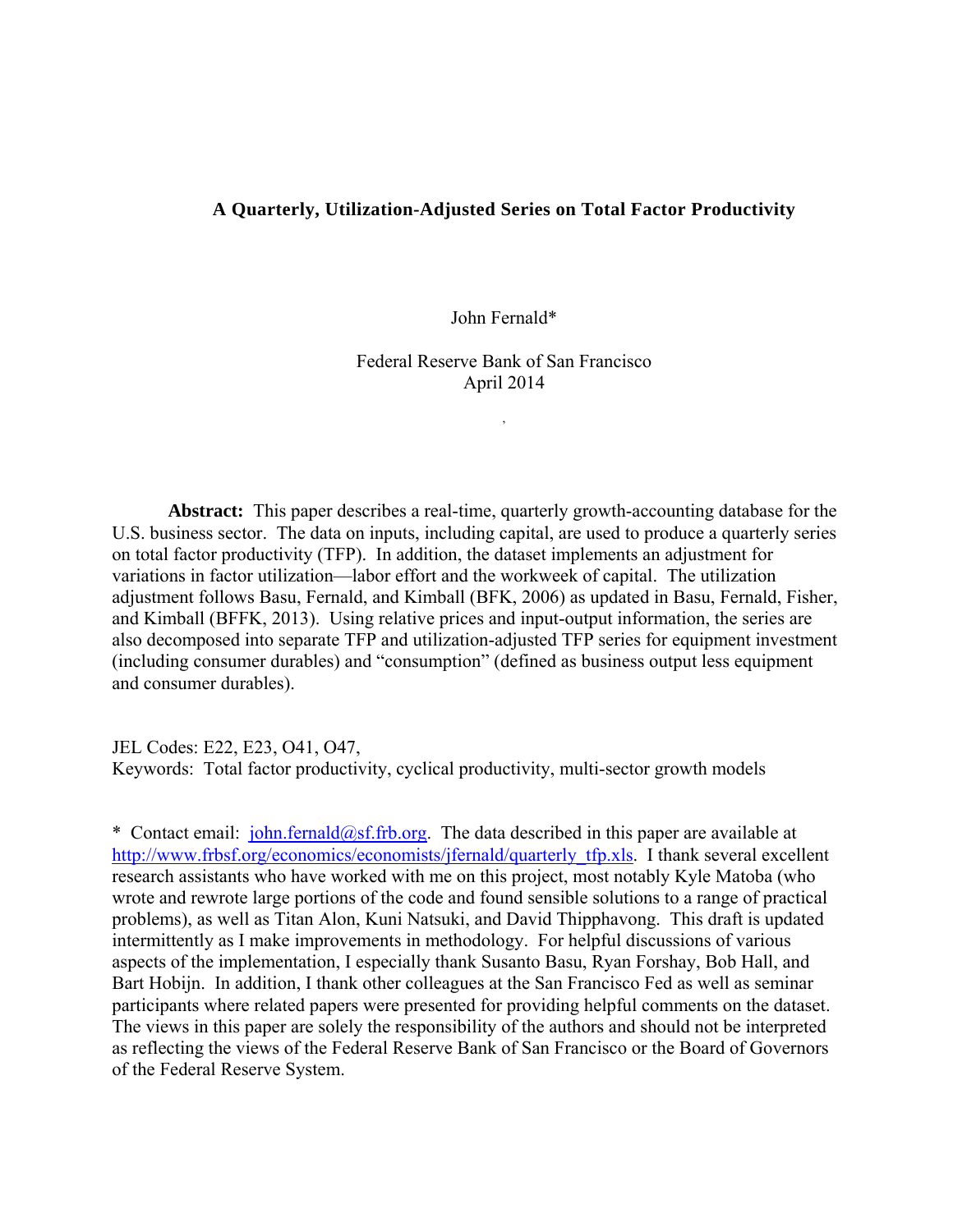Academic researchers and policymakers frequently want high-frequency measures of technology. These measures might be fed into models, or used to understand the effects of technology shocks on the economy, or to assess trends in potential output. Relatively crude measures of the Solow residual are easy to construct. But more careful quarterly measures that better correspond to theoretical concepts are more difficult to construct. With annual data, in contrast, there are several relatively high-quality sources of aggregate and/or industry total factor productivity (TFP), including the "multifactor productivity" measures produced by the Bureau of Labor Statistics (BLS), various measures produced by Dale Jorgenson and collaborators,<sup>1</sup> and the EU KLEMS project.

This paper describes a new real-time, quarterly growth-accounting database for the U.S. business sector. There are three major advantages relative to naïve or crude Solow residuals. First, the data on inputs, including both capital and labor, apply the careful growth-accounting methods used by the BLS, Jorgenson, EU-KLEMS, and others.

Second, the quarterly dataset implements an adjustment for variations in factor utilization that follows Basu, Fernald, and Kimball (BFK, 2006). (As of March 2014, the estimates have been updated using Basu, Fernald, Fisher, and Kimball (2014), which is the same model and method, but more recent data.) After all, even the most careful measure of raw TFP does not provide a quarterly measure of technology change. A major reason is variations in factor utilization—labor effort and the workweek of capital.

Third, using relative prices and input-output information, the series are also decomposed into separate TFP and utilization-adjusted TFP series for equipment investment (including

 1 For references and available datasets, see http://scholar.harvard.edu/jorgenson/data (accessed September 26, 2012).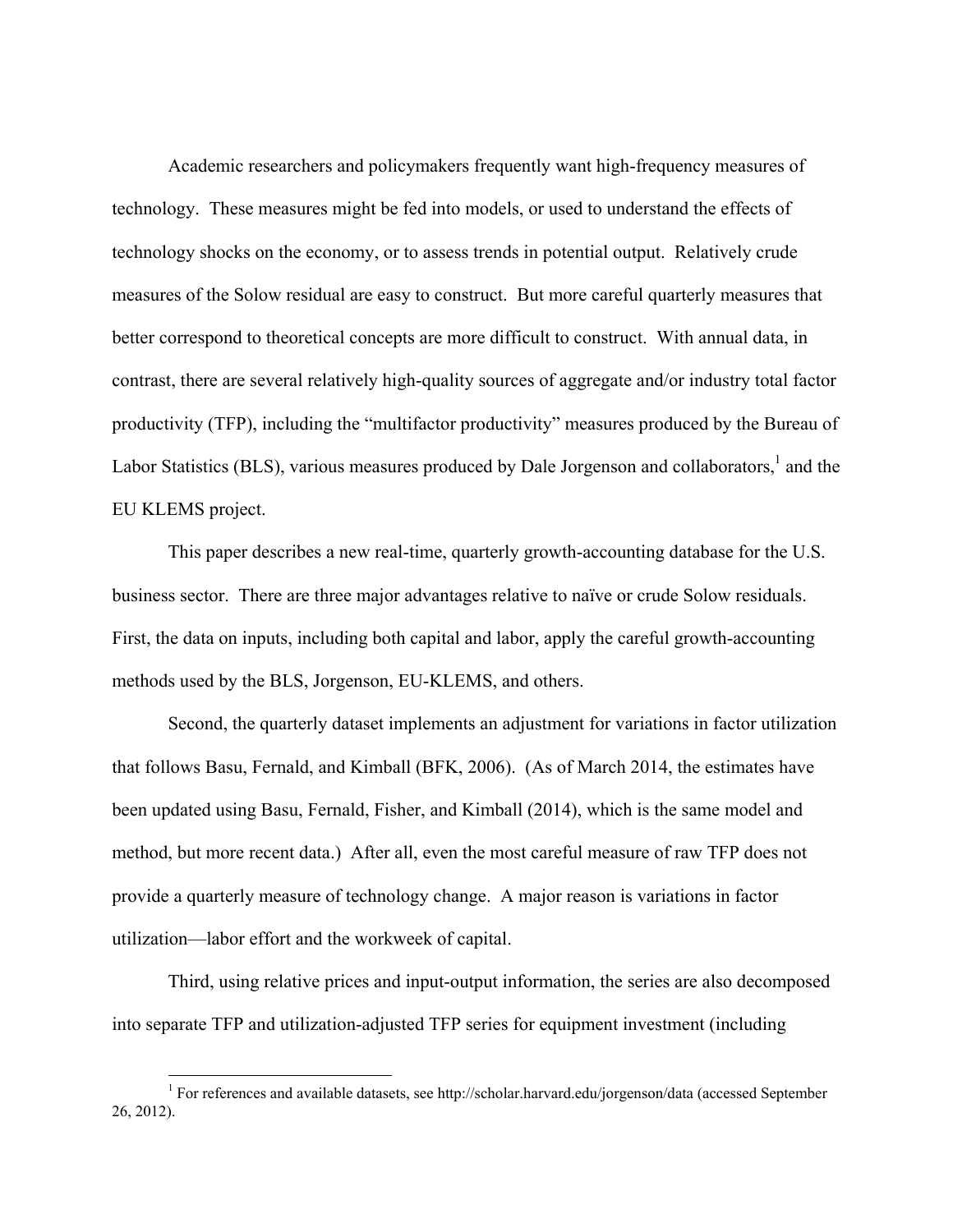consumer durables) and "consumption" (defined as business output less equipment and consumer durables). Because of the utilization-adjustment, the resulting relative technology series are not simply equated to relative prices (the default in much of the macro literature that follows Greenwood, Hercowitz, and Krusell, 1997).

In terms of the first advantage, careful growth accounting controls for heterogeneity across workers and types of capital. Consider labor input. Simple hours worked data (e.g., from the BLS productivity and cost release) combine hours of construction workers, fast-food cashiers, auto mechanics, dentists, engineers, CEOs, and so forth. These workers have very different wage rates which, presumably, correspond to differences in marginal products. Similarly, a computer (which provides a service flow for only three or four years) needs to have a higher marginal product than an office building (which might provide services for 50 years). The dataset weights different inputs using actual or estimated relative factor prices to control for these differences in implied marginal products.

Note that this heterogeneity in the data might matter even for researchers with interest in aggregate models with a representative agent and a single type of capital. For example, labor composition (or quality) fluctuates a fair amount at high frequency—e.g., in recessions, labor quality systematically rises, since workers with lower skills and education are more likely to lose their jobs. Unless measured TFP controls for labor composition then, relative to underlying technology, measured TFP will be biased up in recessions.

Economic theory suggests that another form of heterogeneity is potentially important: Heterogeneity by type of final product. Considerable recent literature has focused on so-called investment-specific technical change (see, for example, Greenwood, Hercowitz, and Krusell, 1997; and Basu, Fernald, Fisher, and Kimball, BFFK, 2013). I use relative prices to decompose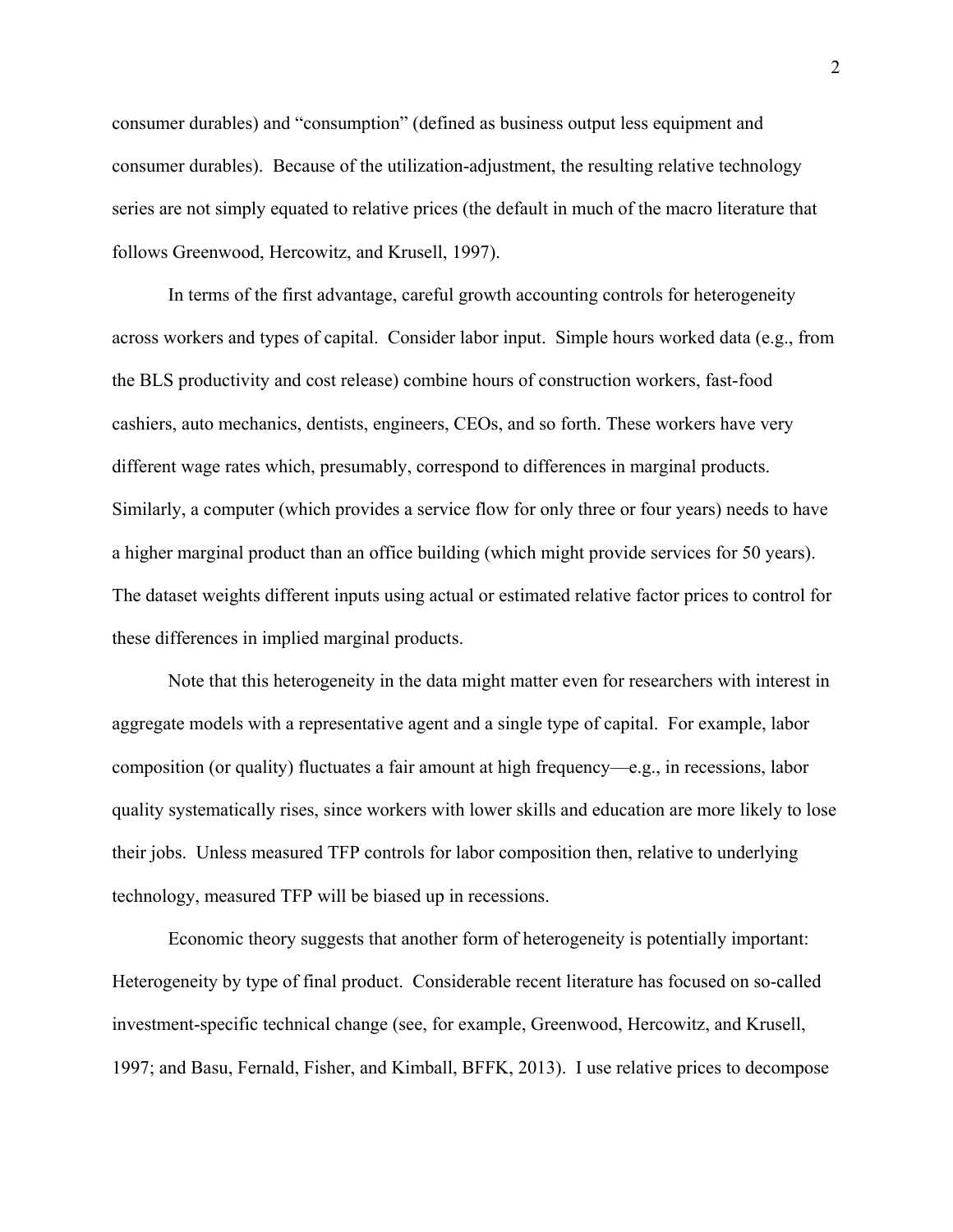TFP for the aggregate economy into TFP for equipment and consumer durables, and into TFP for "consumption" (everything other than equipment and consumer durables).

As with the standard TFP residual, these measures are not necessarily good measures of technological change from quarter to quarter. Indeed, an important caveat is that Fisher (2006) and BFFK find that pass-through from (fully corrected) relative technology shocks to relative prices is very slow. However, BFFK find that uncorrected measures of relative TFP are more closely related to relative prices—almost as a measure of accounting.<sup>2</sup> Importantly, the utilization adjustment corrects for a quantitatively important wedge between measured relative TFP and underlying relative technology.

The adjustment for variable utilization in the quarterly series follows Basu, Fernald, Fisher, and Kimball (BFFK, 2013). (Previous versions of this quarterly series followed Basu, Fernald, and Kimball, BFK, 2006). BFFK and BFK sought to adjust for a range of nontechnological factors that affect measured TFP, of which variations in the utilization margin–i.e., the intensity margin for the workweek of capital and labor effort—are only one. Other potential corrections include allowing for deviations from perfect competition and for various reallocation effects. BFFK update the earlier BFK results, and estimate utilization imposing constant returns, which is more consistent with the current paper (though that turns out not to be a major issue for utilization). These estimates rely on annual data, where there are rich industry-level details on output and intermediate-input flows, as well as on industry investment. These data are not available quarterly. Nevertheless, the utilization-adjusted quarterly series is an improvement over more "naïve" measures of TFP as a high-frequency indicator of technological change.

 $2^2$  The intuition comes from the dual approach to growth accounting: TFP can equivalently be defined as growth in real factor prices. If all firms faced the same factor prices and had the same factor shares, then real factor prices differ only because of output prices. See Basu, Fernald, Fisher, and Kimball (2011).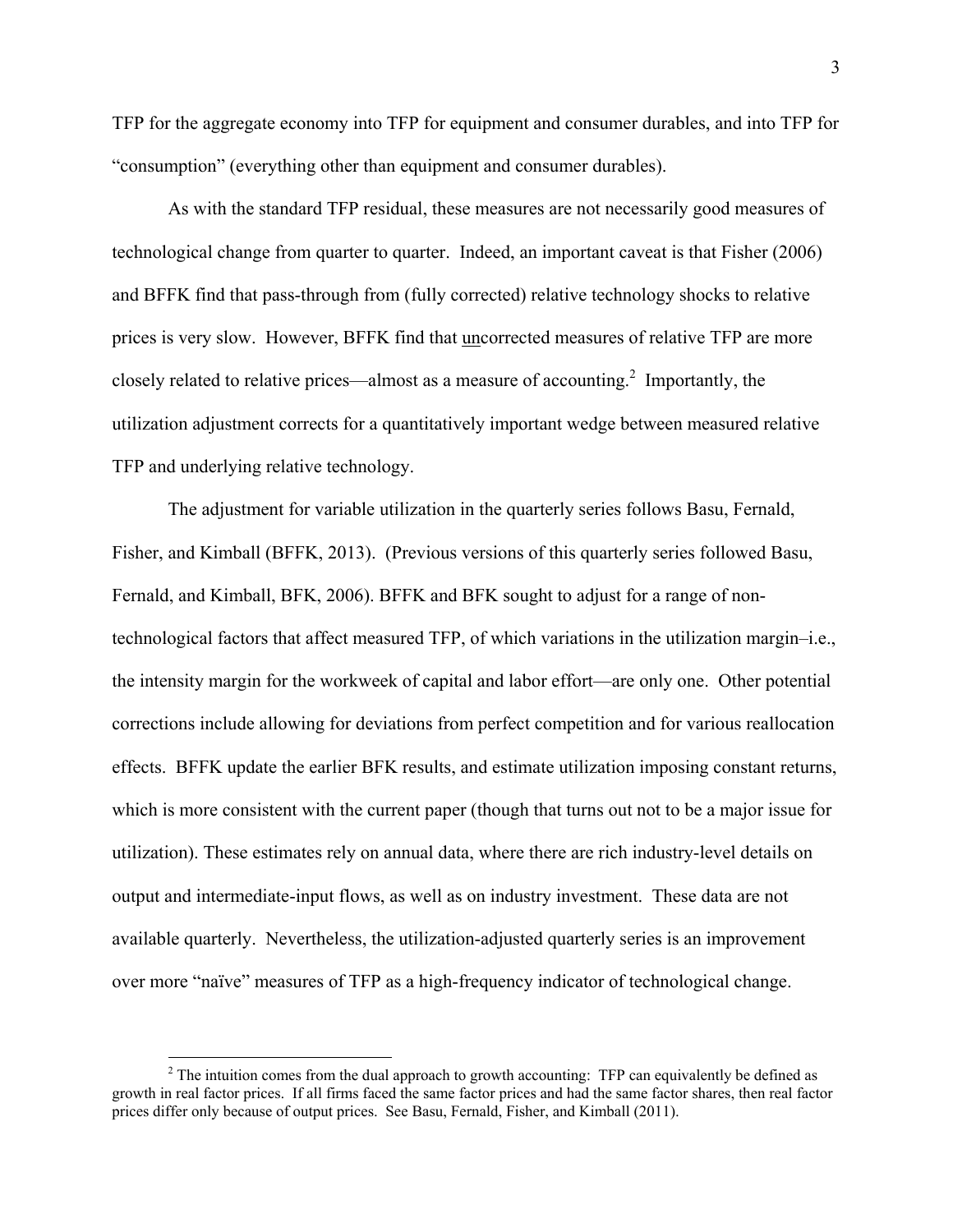Finally, this series incorporates output information from both the income and product sides of the national accounts. Nalewaik (2011) argues that both measures are informative about economic activity, particularly around business-cycle turning points. The default TFP measures here weight the two approaches equally.<sup>3</sup>

Section I defines TFP, labor and capital inputs, and utilization. It discusses the method I follow to decompose TFP into investment and consumption components, and then discusses the BFK approach to controlling for variable utilization. Section II summarizes the key data sources used to construct quarterly TFP. Section III provides a detailed discussion of data sources. Section IV compares the quarterly TFP series to the well known annual BLS multifactor productivity series.

## **I. Method**

 $\overline{a}$ 

#### Aggregate TFP

Suppose we model aggregate activity with an aggregate production function: $<sup>4</sup>$ </sup>

$$
Y_{t} = F\left(Z_{t} \cdot K\left(K_{1,t-1}, K_{2,t-1}, \ldots K_{J,t-1}\right), E_{t} \cdot L\left(H_{1,t}, H_{2,t}, \ldots H_{N,t}\right), A_{t}\right) \tag{1}
$$

*K* is capital input, which is an aggregate of the service flow,  $K_{i,t-1}$ , from the *J* types of capital (e.g., computers, transportation equipment, structures, and land); the service flow in period *t* is proportional to the stock of that type of capital at the end of period *t-*1. *L* is labor input, which is an aggregate of the hours worked, *Hj*, by *N* types of workers (e.g., female 40 year-old college-educated professionals, male 22-year old high-school dropouts, and so forth). *Z* is capital utilization (e.g., the average workweek of capital) and *E* is effort per unit of labor. *A* is technological change.

<sup>&</sup>lt;sup>3</sup> I thank Bob Hall for encouraging the incorporation of income-side information.

<sup>&</sup>lt;sup>4</sup> See Basu and Fernald (2001) for a discussion of the more general case in which an aggregate constantreturns production function may not exist and how, in practice, the effects show up in the aggregate Solow residual.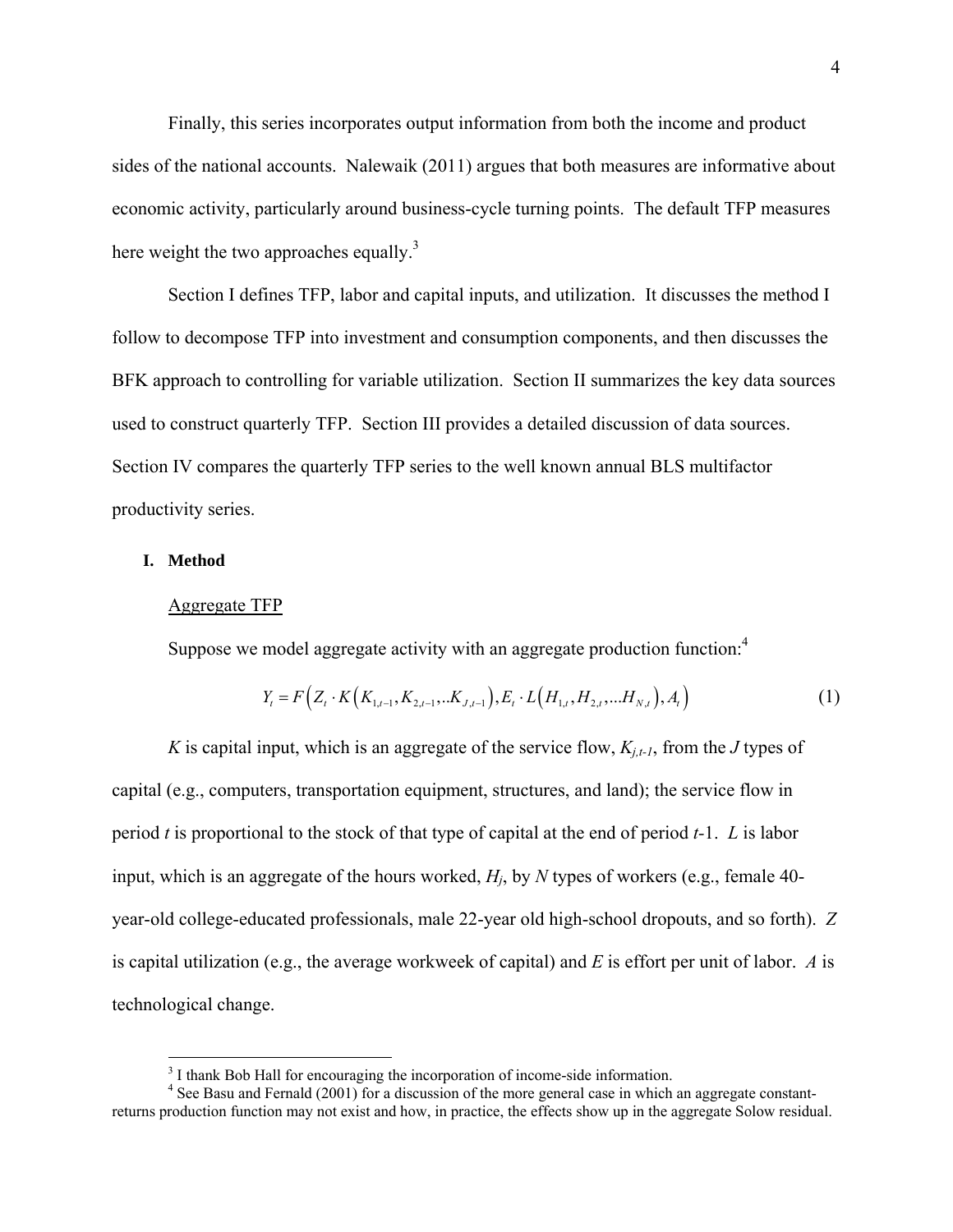The representative firm takes capital rental rates,  $R_i$ , and wages,  $W_n$ , as given and charges a markup  $\mu$  of price over marginal cost. The first-order conditions for cost minimization imply that output elasticities are a markup over cost shares, i.e.,

 $\left(\frac{\partial Y_t}{K_{i,t}}\right)(K_{i,t}/Y_t) = \mu(R_{i,t}K_{i}/P_tY_t) = \mu\gamma_{i,t}$  and  $\left(\frac{\partial Y_t}{H_{n,t}}\right)(H_{n,t}/Y_t) = \mu(W_nH_n/P_tY_t) = \mu\beta_{n,t}$ .  $\gamma_{j,t}$  is the share of capital of type *j*, where  $\sum_i \gamma_{i,t} = \alpha_i$ , and  $\beta_{n,t}$  is the share of labor of type *n*, where (with zero economic profits, which is consistent with markups that just cover fixed costs)  $\sum_{n} \beta_{n,t} = (1 - \alpha_t)$ . In the data, we will take capital's share  $\alpha_t$  as a residual, which enforces that capital and labor's shares sum to one. In this setup, differences in factor prices are assumed to imply differences in marginal products.

Composition-adjusted growth in capital and labor input are:

$$
\Delta \ln K_t = \sum_j (\gamma_{j,t} / \alpha_t) \Delta \ln K_{j,t-1}
$$
  
\n
$$
\Delta \ln L_t = \sum_n (\beta_{n,t} / (1 - \alpha_t)) \Delta \ln H_{n,t} = \Delta \ln Q_t + \Delta \ln H_t, \text{ where } \Delta \ln H_t = \Delta \ln \sum_n H_{n,t}
$$
 (2)

These definitions weight different types of inputs using marginal products. Markups hit all factors equally, so that they do not enter these definitions. Labor input is explicitly decomposed into raw hours worked, *H,* and "quality," *Q,* where *Q* is implicitly defined in the second equation as the difference between growth in labor input and growth in raw hours. The reason for explicitly breaking out quality and quantity of labor is that they come from different sources that rely on different methods.<sup>5</sup> Differentiating the production function and dropping time subscripts (for simplicity) yields:

$$
\Delta \ln Y = \mu (\alpha \Delta \ln K + (1 - \alpha) \Delta \ln(L)) + \Delta \ln U + \Delta \ln A,
$$
\n(3)

<sup>&</sup>lt;sup>5</sup> Raw hours worked are (relatively) easy to measure, and the BLS reports those quarterly. In contrast, the mix of workers, and their relative wages (which are used as proxies for relative marginal products)need to be estimated from smaller samples from the Current Population Survey. In addition, there are several methods of estimating relative marginal products for different types of workers from those data.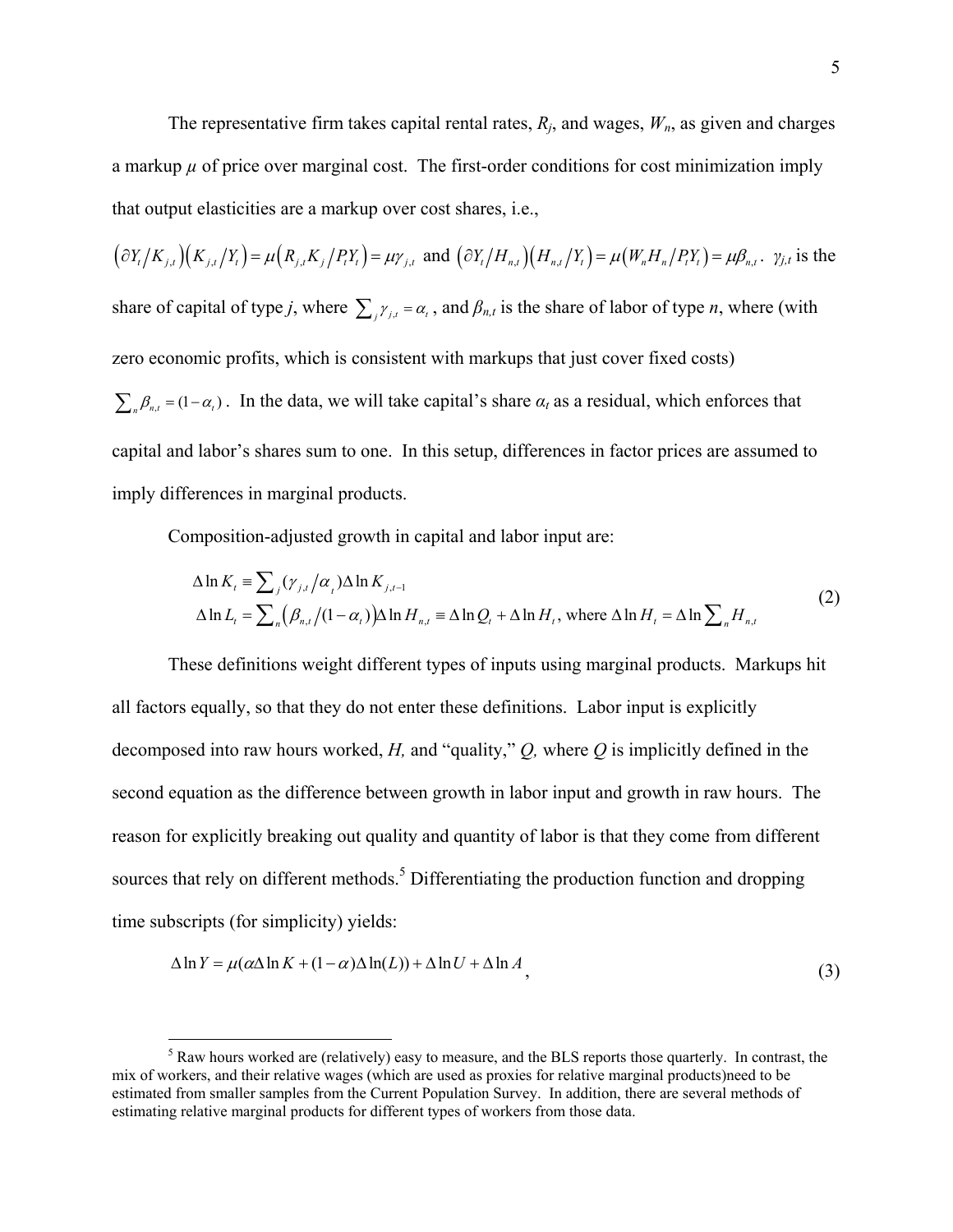where  $\Delta \ln U = \mu [\alpha \Delta \ln Z + (1 - \alpha) \Delta \ln E]$ . We normalize the elasticity of F with respect to technology, A, to equal unity.

We define TFP growth (aka, the Solow residual) as:

$$
\Delta \ln TFP \equiv \Delta \ln Y - \alpha \Delta \ln K - (1 - \alpha) \Delta \ln L \tag{2}
$$

Given an estimate of the contribution of utilization,  $\Delta \ln U$ , utilization-adjusted TFP growth is:

$$
\Delta \ln TFP-Util = \Delta \ln TFP - \Delta \ln U
$$

With perfect competition, so  $\mu = 1$ ,  $\Delta \ln TFP$ -*Util* equals technology growth,  $\Delta A$ .

In the context of a specific model, TFP is often defined using (1), i.e., as the multiplicative technology term in the production function, *A*. Under standard conditions (constant returns to scale, perfect competition, and identical factor prices for all producers), the statistical definition corresponds to the multiplicative technology term in the model. Hulten (1978) shows that—in a model with heterogeneous, constant-returns, perfectly competitive producers facing identical factor prices—this definition of aggregate TFP can be interpreted as the outward shift in society's aggregate production possibilities frontier.

However, in some models (e.g., with markups, possibly heterogeneous across producers, of price above marginal cost, or with factor adjustment costs that lead the shadow cost of inputs to differ across firms), aggregate TFP and aggregate technology are not the same—even in the absence of variable factor utilization; see, for example, Basu and Fernald (2001). Even then, the statistical definition of  $\Delta \ln TFP$  is still an object that can be defined in the model and compared with the data

Any failures of aggregation (so that there is no aggregate production function of the form posited here) will, of course, show up in utilization-corrected TFP growth. Similarly, if observed factor shares do not equal output elasticities—as in the case with imperfect competition—then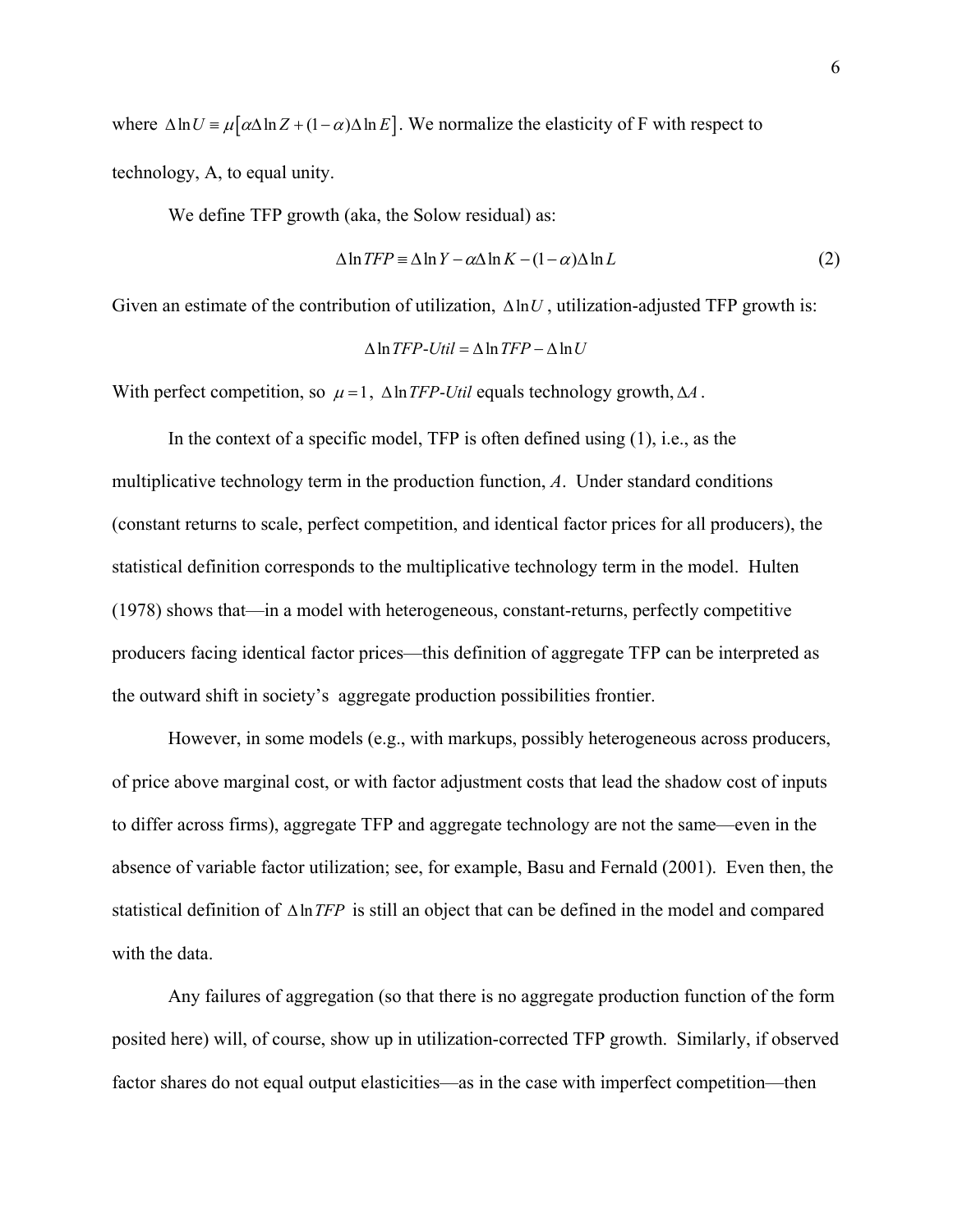those effects will also show up in utilization-adjusted TFP growth. Using detailed industry data at an annual frequency, BFK and BFFK control for these factors to develop a "purified" technology measure. As noted above, these necessary data are available only with a long lag, and are not available quarterly.

## Utilization

Basu, Fernald, and Kimball (2006) and Basu, Fernald, Fisher, and Kimball (2013) seek to estimate "purified" Solow residuals by controlling for non-technological factors that could affect these residuals. In particular, BFK estimate a Hall (1990)-style regression on industry-level data, which allows for non-constant returns to scale and imperfect competition as well as variable factor utilization. In quarterly data, it is not possible to implement the full BFK estimation. However, we can implement part of it, in order to decompose TFP growth into utilization change,  $\Delta \ln U$ , and utilization-adjusted TFP,  $\Delta \ln A^{TFP}$ .

A large literature suggests that unobserved variations in factor utilization are important over the business cycle. $<sup>6</sup>$  For example:</sup>

- Firms hoard labor in downturns, because they do not want to fire workers who have valuable skills that they will need in the future;
- firms reduce the workweek of capital, because it isn't worth paying a shift premium to get people to work at night or because the capital will depreciate as it is worked more intensively;
- firms shut factories because, in a putty-clay world, the value of the output that can be produced from using the capital doesn't cover the variable costs in terms of labor and materials.

The challenge is to derive a suitable proxy for unobserved output utilization variation,

 $\Delta$ ln*U* . BFK consider a firm that seeks to minimize the present discounted value of costs for any given path of output. There is a convex cost of adjusting the quasi-fixed factors—capital stock

<sup>&</sup>lt;sup>6</sup> See Basu, Fernald, and Kimball (2006) for references.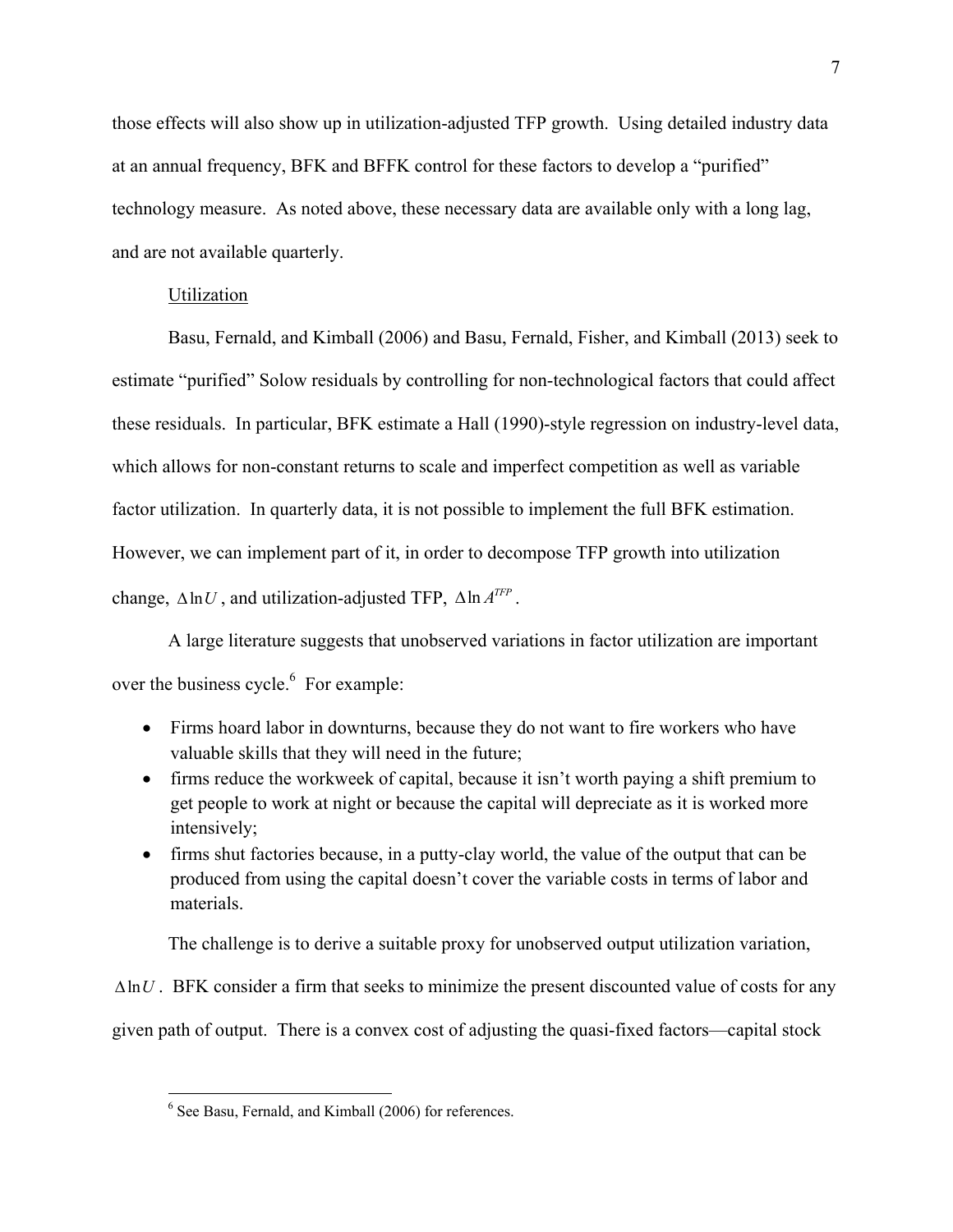and number of employees. In addition to this extensive margin, firms have access to various intensive margins: Hours worked per employee; effort required of employees per hour of work; and the workweek of capital (e.g., varying the number of shifts). BFK show conditions in which the relatively easily observed margin (hours per worker) proxy for the two difficult-to-observe margins (labor effort and capital's workweek). In particular, the basic idea behind using growth in hours-per-worker to the regression as a proxy for unobserved variations in labor effort and capital's workweek is that a cost-minimizing firm operates on all margins—whether observed or unobserved—simultaneously. As a result, changes in observed margins can proxy for otherwiseunobserved utilization changes. If labor is particularly valuable, for example, firms will work existing employees both *longer* (observed hours per worker rise) and *harder* (unobserved effort rises).

In particular, BFK estimate (with demand-side instruments) the following equation on industry data:

$$
\Delta \ln Y_i = \mu_i \Delta \ln X_i + \beta_i \Delta \ln(H^i / N^i) + \Delta \ln A_i
$$

where

$$
\Delta \ln X_i = s_{Ki} \Delta \ln K_i + s_{Li} \Delta \ln L_i + s_{Mi} \Delta \ln M_i
$$

 $X_i$  is revenue-share-weighted inputs of capital, labor, and intermediate-inputs,  $M_i$ .  $ln(H^{i}/N^{i})$  is hours/worker (note that total hours, as well as labor quality, is already included in labor input,  $L_i$ ). The coefficient  $\beta_i$ , which can be estimated, relates observed hours growth to unobserved variations in labor effort and capital's workweek. That coefficient incorporates various elasticities including, in particular, the elasticity of unobserved effort with respect to hours, from the implicit function relating them (which came out of optimization).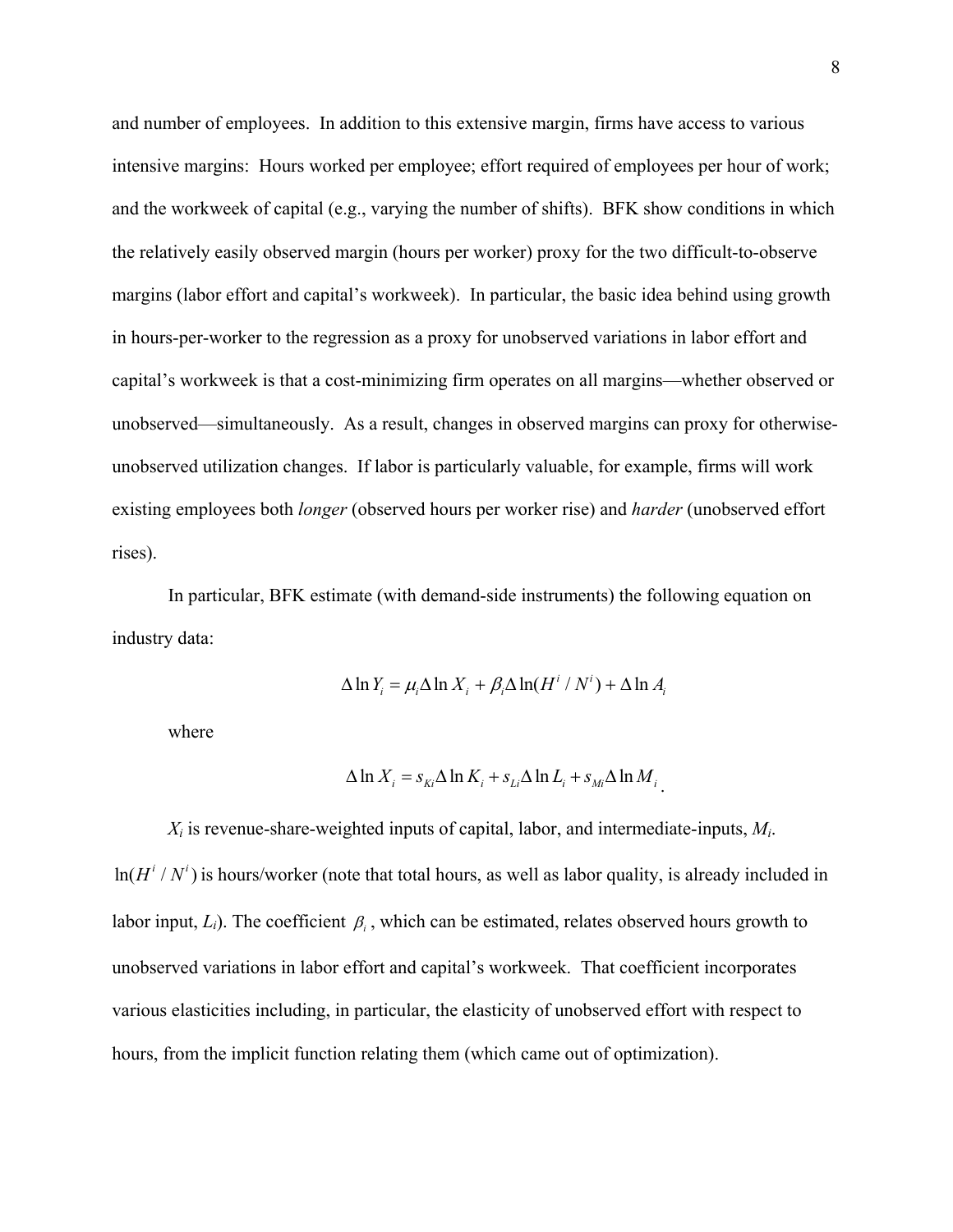To create a quarterly utilization series, we use the estimated industry  $\beta$  coefficients, applied to quarterly data. We first detrend the data using the Christiano-Fitzgerald bandpass filter to remove components of hours/worker at frequencies lower than 2 and exceeding 32 quarters. We then use the average industry weights from BFK to create an aggregate quarterly utilization measure.

#### Investment versus consumption

1

Considerable recent literature looks at the role of "investment-specific technical change," as in Greenwood, Hercowitz, and Krusell (1997). BFFK (2013) argue that a more natural (though equivalent) breakdown is along the lines of equipment investment versus consumption. To allow an analysis along these lines, I use relative prices to decompose aggregate TFP into TFP for the (non-structures, non-residential) investment sector, *I*, and for the consumption sector, *C*. "Consumption" in this context means everything that isn't in the investment sector, i.e., everything other than private business equipment and intellectual property investment as well as consumer durables.

In particular, we can take aggregate TFP growth (defined in equation 1) as, identically, equal to:

$$
\Delta \ln TFP = w^l \Delta \ln TFP^l + (1 - w^l) \Delta \ln TFP^c,
$$

where  $w^j$  is the share of sector  $j \in (C, I)$ .<sup>7</sup> If producers in both sectors have equal factor shares, pay the same factor prices, and have indirect business taxes that are a constant proportion to one another, $<sup>8</sup>$  then changes in relative TFP equal changes in relative prices:</sup>

<sup>8</sup> Under zero profits, which we maintain, the value of output equals the value of input:  $P^m Y^m = W^m L^m + R^m K^m$ , where  $m \in ($  Investment, consumption  $)$ . Differentiating logarithmically, assuming equal factor shares in the two sectors, yields:  $\Delta \ln Y^m - \alpha \Delta \ln K^m - (1 - \alpha) \Delta \ln L^m = \alpha \Delta \ln R^m + (1 - \alpha) \Delta \ln W^m - \Delta \ln P^m$ .

 $<sup>7</sup>$  As Basu and Fernald (2002) discuss, there are also reallocation effects related to differences in factor</sup> prices across sectors. The data are not available to measure those terms in quarterly data. 8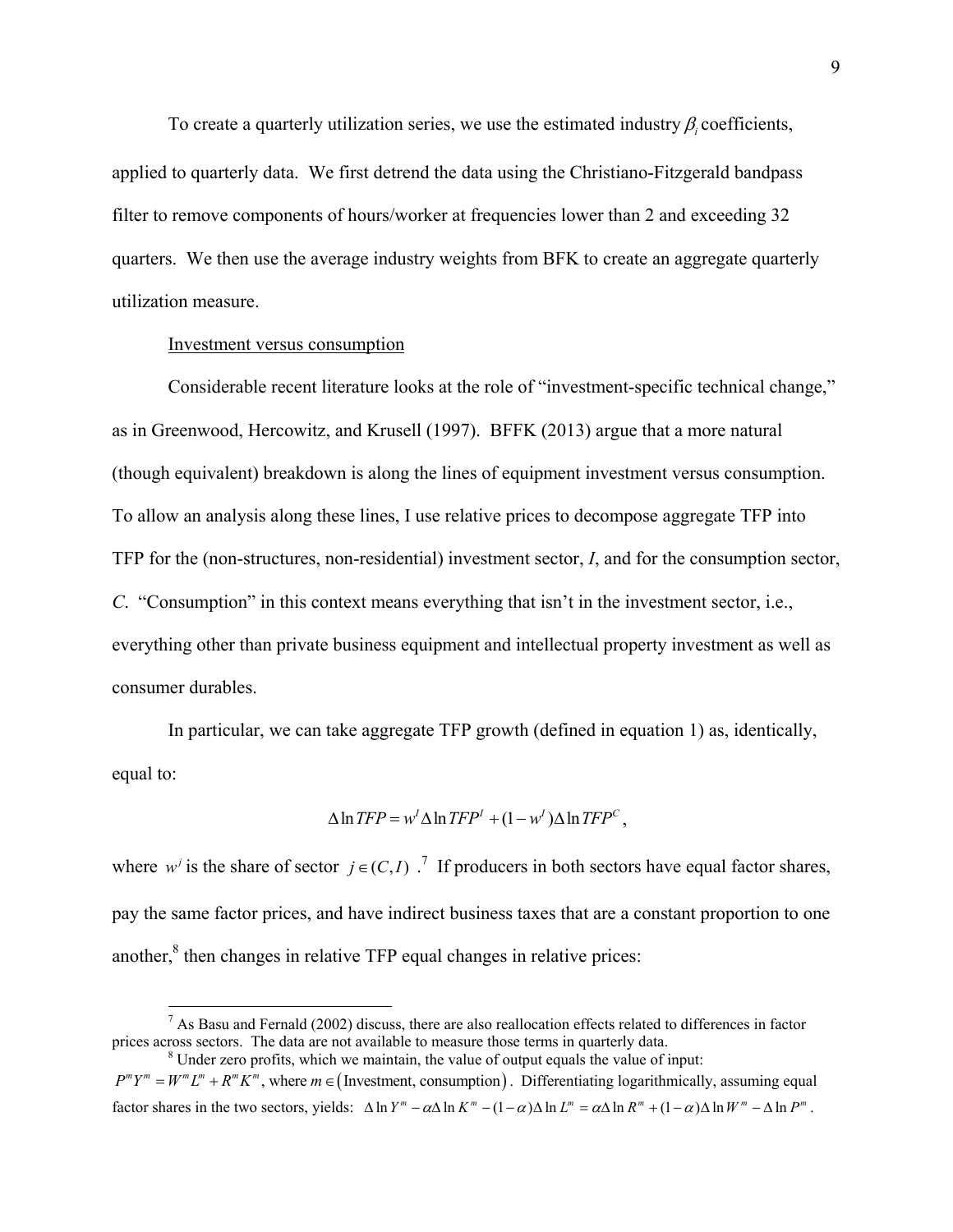$$
\Delta \ln TFP^1 - \Delta \ln TFP^C = \Delta \ln P_C - \Delta \ln P_I \tag{4}
$$

 $\Delta \ln P$  is the prices of equipment and software combined with consumer durables;  $\Delta \ln P_C$  is the price of business output less the price of investment.<sup>9</sup> That is, if  $\Delta \ln P$  is growth in the price of business output, then  $\Delta \ln P_c$  is defined implicitly by  $\Delta \ln P = (1 - w^l) \Delta \ln P_c + w^l \Delta \ln P_l$ .

I impose (4) quarter-by-quarter, which is a strong assumption. BFFK find that passthrough of relative technology to relative prices can take years. However, the link between relative *TFP* and relative prices is closer and faster. Much of the slippage, however, reflects utilization, which drives a gap between measured TFP and technology. BFFK show how to use input-output tables flows to map utilization to final uses.

#### **II. Data Sources and Implementation**

Detailed discussion of data and implementation is in the appendix. This section provides a high-level summary.

Key data sources for estimating (unadjusted) quarterly TFP for the U.S. business sector are the following:

- (i) Hours: The BLS productivity and cost release provides data on  $\Delta \ln H$  for the
	- business sector. These data are available from 1947:1 on. (ii) Output: Output is a weighted average of the income and expenditure sides of the quarterly national income and product accounts (NIPA). NIPA provide explicit data on real and nominal expenditure-side business output. (It is expenditure side because it is defined as expenditure-based GDP less non-business output.) I construct nominal income-side business output by taking gross domestic income and subtracting nominal output of general government and the household sector.

implicitly by  $\Delta \ln P = w^C \Delta \ln P_C + w^I \Delta \ln P_I$ .

The left-hand-side is measured TFP; the right-hand-side is share-weighted real factor prices. Assuming factor prices are equal in the two sectors implies the equation in the text. Indirect business taxes drive a wedge between producer and purchaser prices but do not affect the relationship as long as log-changes over time are the same in both sectors. See Basu, Fernald, Fisher, and Kimball (2013) for more discussion of the relationship between relative prices and relative technologies.<br><sup>9</sup>  $\Delta \ln P_c$ , the price of business output less the price of equipment and consumer durables, is defined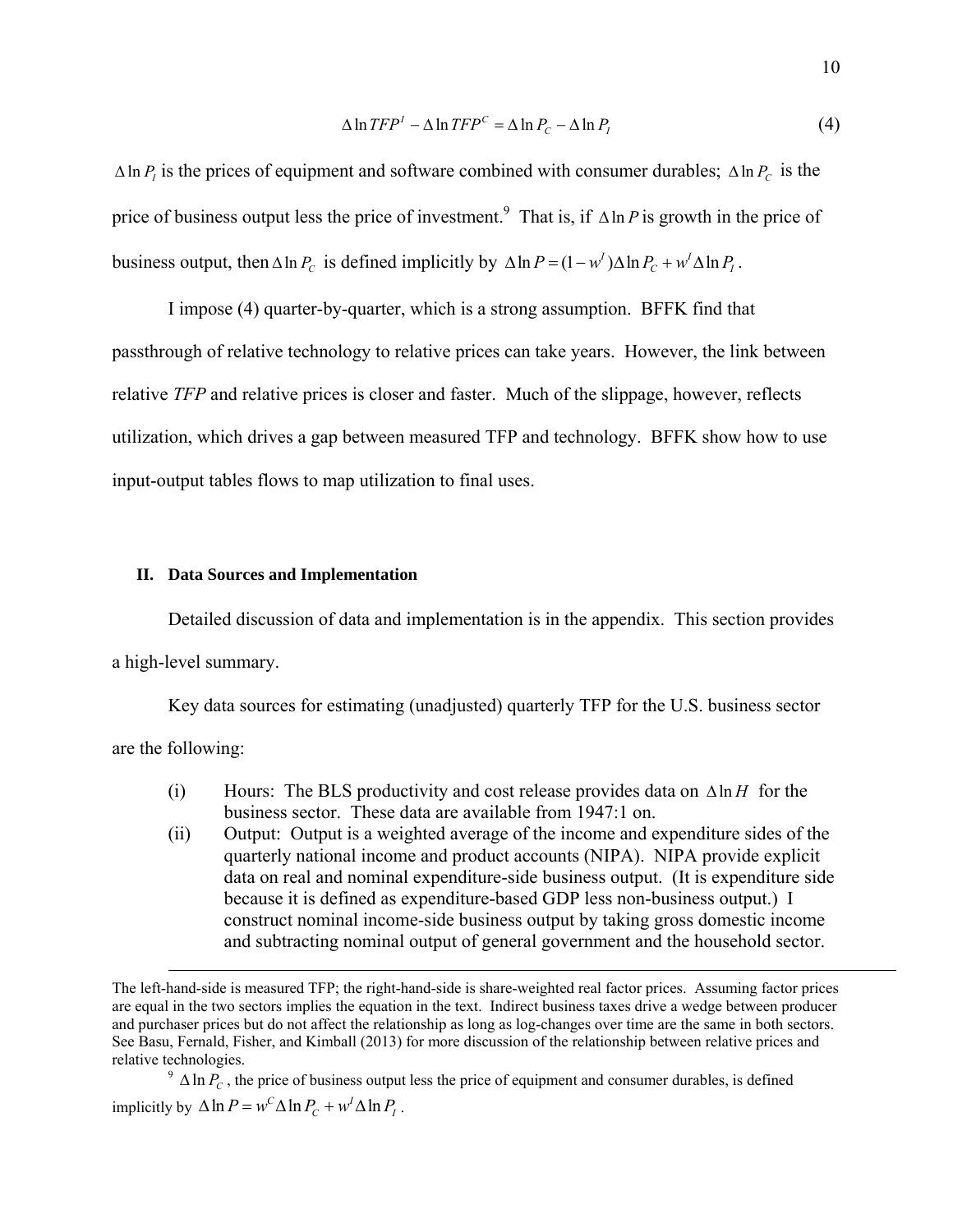Real business income is the nominal value deflated by the expenditure-side business output deflator.

- (iii) Capital input: Quarterly capital growth,  $\Delta \ln K$  weights growth in 15 disaggregated types of capital using estimated factor payments (which, in turn, use estimated user costs). The quarterly NIPA provide investment data for 5 types of non-residential equipment, 5 types of structures, and 3 types of intellectual property.<sup>10</sup> I use these data to create perpetual-inventory series on (end of previous quarter, i.e., beginning of current quarter) capital stocks by different type of asset. In addition, the NIPAs provide quarterly data on stocks of inventories. Finally, I interpolate and extrapolate data on land input from the BLS multifactor productivity dataset. Growth in these 15 disaggregated types of capital are weighted using estimated user costs to generate capital input.
- (iv) Factor shares: I use NIPA data to construct estimates of total business factor costs as well as payments to labor. Capital payments are then a residual. Following Jorgenson, Gollop, and Fraumeni (1987) and the BLS, cost equals revenue net of taxes on production and imports (TOPI, formerly known as indirect business taxes), plus subsidies, plus the portion of TOPI that is properly allocated to capital (property and motor vehicle taxes). I allocate proprietors' income between labor and capital so that labor's share of non-corporate, non-government businesses matches the share for non-financial corporations. I then interpolate the resulting annual data on factor shares,  $\alpha$  and (1- $\alpha$ ).
- (v) Labor composition: From 1979:1 on, I use quarterly estimates that follow Aaronson and Sullivan (2001), as updated by Bart Hobijn and Joyce Kwok. Those estimates use quarterly data from the Current Population Survey, and do rolling Mincer wage regressions to weight workers by observable skill. Prior to 1979, I interpolate annual data from BLS multifactor productivity data.
- (vi) Investment versus consumption technology: To decompose aggregate TFP along final demand lines, I create two Tornquist price indices from NIPA data. The first is the price of "investment," defined as business equipment, intellectual property, and consumer durables. (As shorthand, I will sometimes refer to this as "equipment" TFP.) The second is the price of non-durable "consumption," defined as the price of business output less the price of equipment. I assume the relative price of investment corresponds, quarter-by-quarter, to TFP in consumption relative to equipment investment.

To estimate a quarterly series on utilization, the key data source is the following:

 $\overline{a}$ 

(vii) Industry and aggregate utilization: Hours-per-worker  $(H^i/N^i)$  by industry from the monthly employment report of the BLS. These are used to estimate a series on industry utilization  $\Delta \ln U_i = \beta_i \Delta \ln (H^i / N^i)$ , where  $\beta_i$  is a coefficient estimated by BFFK. I then calculate an aggregate utilization adjustment as

 $10$  Prior to 1958, the NIPA accounts provide only a single aggregated measure of quarterly structures investment.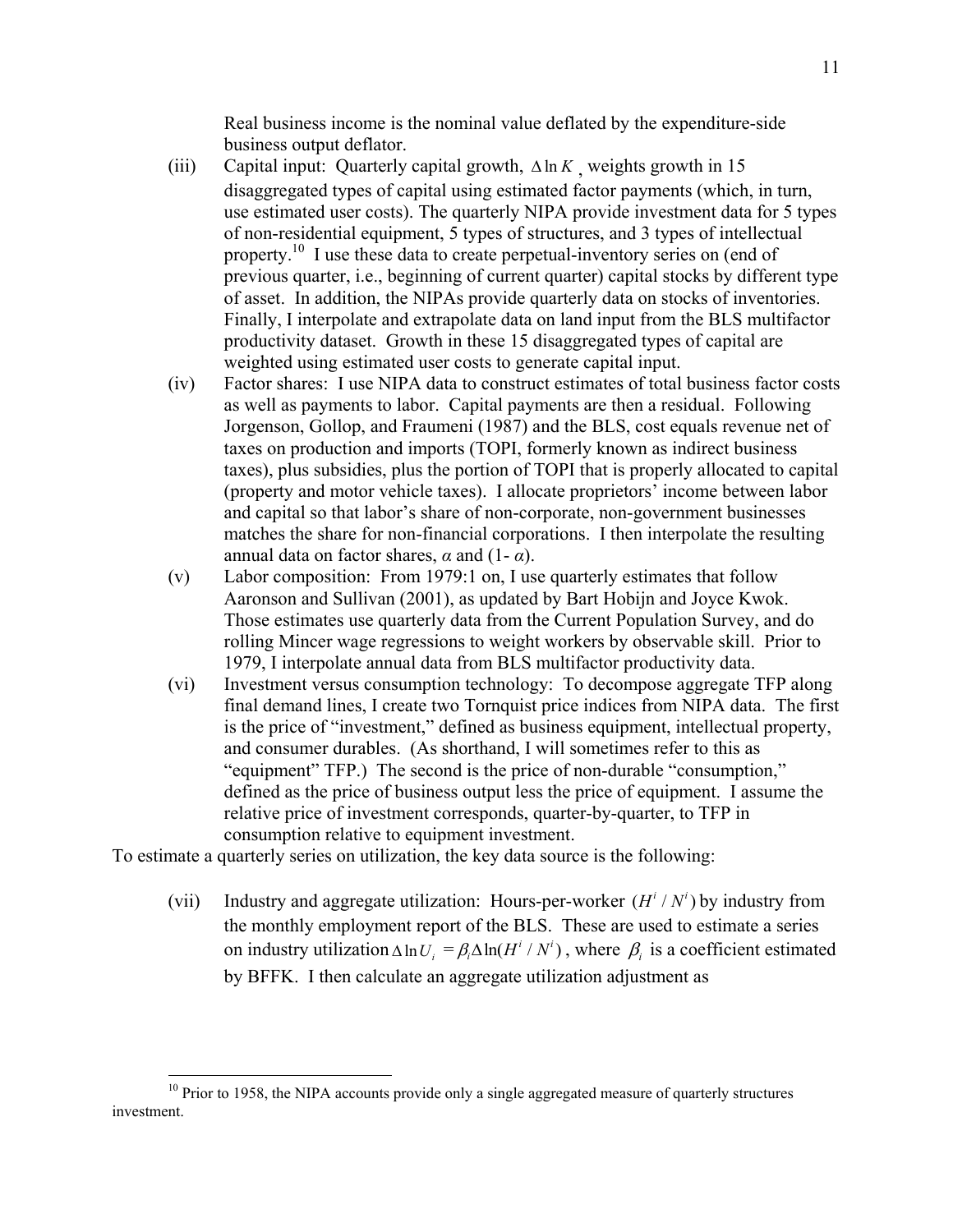$\Delta \ln U = \sum_{i} w_{i} \Delta \ln U_{i}$ , where  $w_{i}$  is the industry weight from BFK (taken as the average value over the full sample).<sup>11</sup>

- (viii) Investment and consumption utilization: I use input-output data from Basu, Fernald, Fisher, and Kimball (2013). They suggest that a reasonable measure of equipment investment utilization change is  $\Delta \ln U^I = [b_{J,1} \quad b_{J,2} \quad ...]^{T} [I - B]^{-1} [\Delta \ln U_1 \quad \Delta \ln U_2 \quad ...]^{T}$ 
	- $[b_{j_1}, b_{j_2}, \dots]$  is a row vector of commodity shares of equipment investment and consumer durables. For example, if commodity 1 were electrical equipment, then  $b_{11}$  would be the share of electrical equipment in total equipment investment and consumer durables).
	- B is the intermediate-input shares from the use matrix (where element  $b_{ii}$  is the share of commodity *j* in industry *i*).
	- $[\Delta \ln U_1 \quad \Delta \ln U_2 \quad ...]$ ' is the vector of industry utilization changes. For the industry weights,  $[b_{J,1} \quad b_{J,2} \quad ...]^{T} [I - B]^{-1}$ , I use the average value over the BFFK sample of 1961-2005. Consumption ("other") utilization is implicitly defined by the assumption that total utilization change is a share-weighted average of utilization in equipment investment and consumption, so that  $\Delta \ln U^{c} = \left(\Delta \ln U - w^{I} \Delta \ln U^{I}\right) \big/(1 - w^{I}).$

As already noted, the resulting series differs conceptually from the BFK purified

technology series along several dimensions. BFK use detailed industry data to construct estimates of industry technology change that control for variable factor utilization and deviations from constant returns and perfect competition. They then aggregate these residuals to estimate aggregate technology change. Thus, they do not assume the existence of a constant-returns aggregate production function. The industry data needed to undertake the BFK estimates are available only annually, not quarterly. As a result, the quarterly series estimated here does not control for deviations from constant returns and perfect competition.<sup>12</sup>

As BFK (and, earlier, Basu and Fernald, 1997) argue, even if the typical industry has close to constant returns, there is substantial heterogeneity across industries, and this heterogeneity generates reallocation terms that have aggregate implications and that affect

1

<sup>&</sup>lt;sup>11</sup>  $W_i = w_i^V / (1 - s_{Mi})$ , where  $w_i^V$  is the industry's weight in aggregate value added, and  $s_{Mi}$  is the share of intermediate inputs. 12 The output data also differ, both in vintage and data source, from the annual data used by BFK.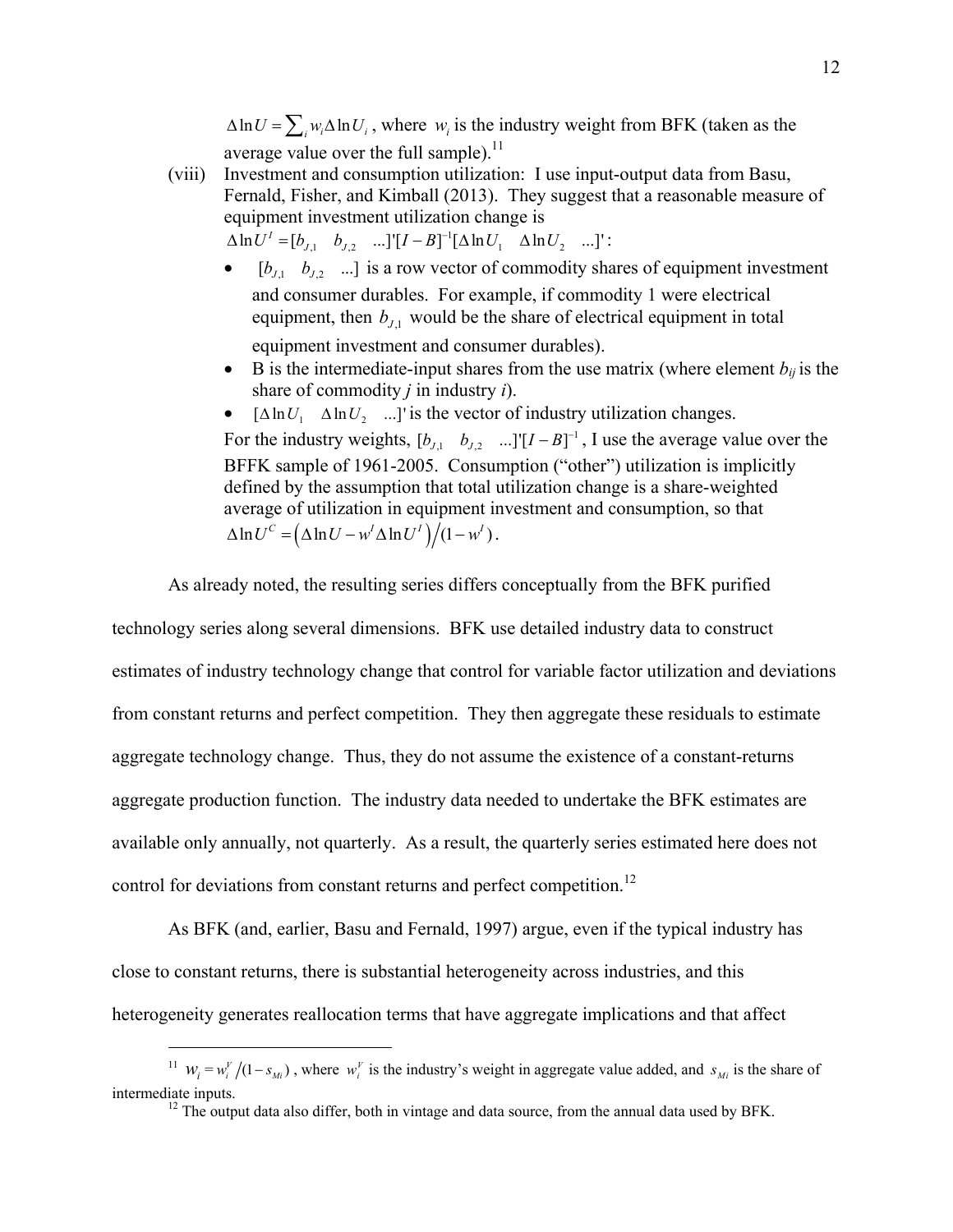estimates of aggregate dynamics. The quarterly series here does not control for these aggregate reallocation terms.

### **III. Comparison to the BLS MFP data**

 $\overline{a}$ 

The chart below shows that the annualized growth rate in the quarterly TFP series (without the utilization-adjustment) is very close to the growth rate of the BLS Multifactor Productivity measure for the private business sector.<sup>13</sup> The BLS measure is only available annually. The correlation between annual changes in the two series is 0.97.



<sup>&</sup>lt;sup>13</sup> Note that annualizing the quarterly series is *not* the same as averaging the four quarterly growth rates, which would create a Q4/Q4 measure. Instead, I summed the quarterly growth rates to create a log-levels index; took exponents to create a level; averaged the levels during the four quarters of each year; and then took growth rates of this annual levels index. It is readily verified numerically that this is very close to a seven quarter moving average of growth rates with "tent weights", where the weights from Q2 of year *T-1* to Q4 of year *T* are 1/16, 2/16, 3/16, 4/16, 3/16, 2/16, 1/16.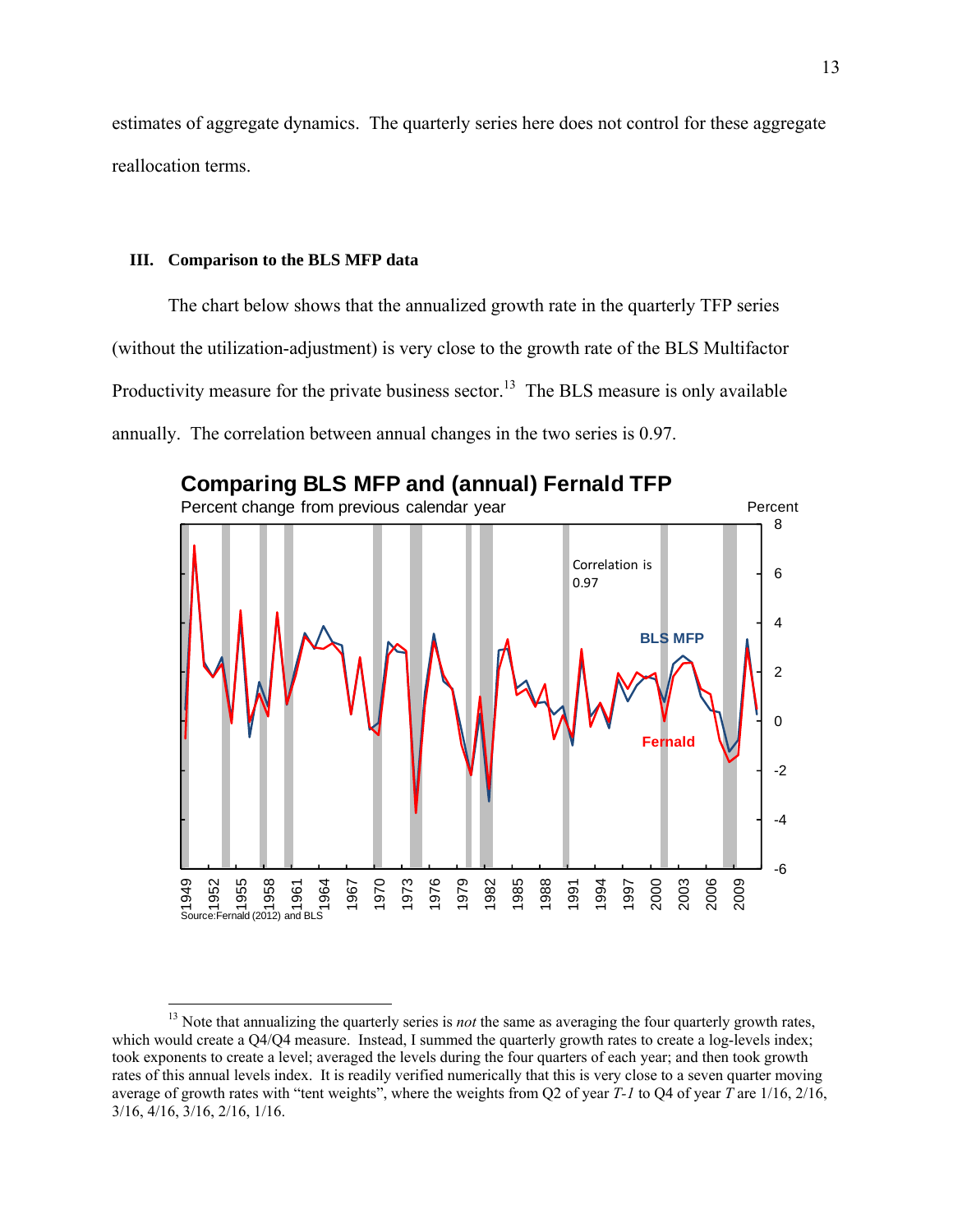There are a number of minor differences between the two series. Some of these differences reflect what can be done quarterly versus annually. For a review of the methodology and history of the BLS measures, see Dean and Harper (2001) and BLS (2007). To summarize some of the differences:

- (i) BLS covers *private* business, the Fernald quarterly database covers total business.
- (ii) BLS uses expenditure-side measures of output, whereas Fernald combines income and expenditure-side measures of output.
- (iii) BLS assumes hyperbolic (rather than geometric) depreciation for capital.
- (iv) Fernald does not include rental residential capital. (My hope is to add this at a later date.)
- (v) BLS uses the more disaggregated investment data available at an annual frequency (42 types of equipment and software, 21 types of nonresidential structures, 9 types of residential capital, multiple types of inventories, and land).
- (vi) The BLS and Hobijn-Kwok estimates of labor quality differ somewhat.

#### **IV. Conclusion**

This note describes a new quarterly growth-accounting dataset that, following established growth-accounting conventions, controls for heterogeneity in capital and labor input. The dataset also implements an adjustment for variations in factor utilization—an important highfrequency, non-technological source of fluctuations in standard measures of TFP.

Note that the quarterly data do not necessarily control for all non-technological sources of TFP fluctuations. In particular, they do not control for non-constant returns to scale or reallocations of resources across uses with different marginal products. Basu, Fernald, and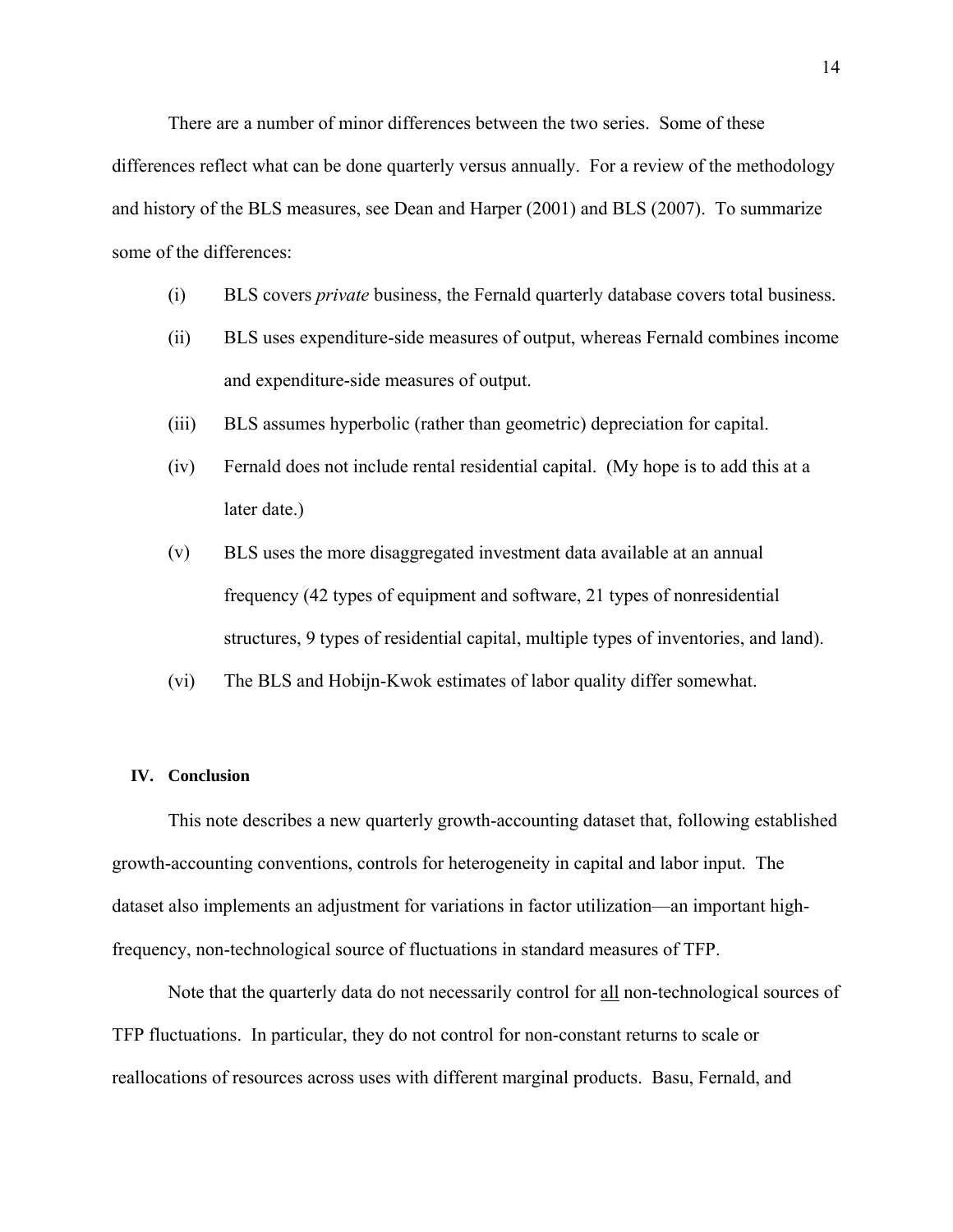Kimball (2006) control for these additional factors in annual data. However, the quarterly utilization-adjusted series goes a long way towards cleansing the Solow residual of nontechnological cyclicality.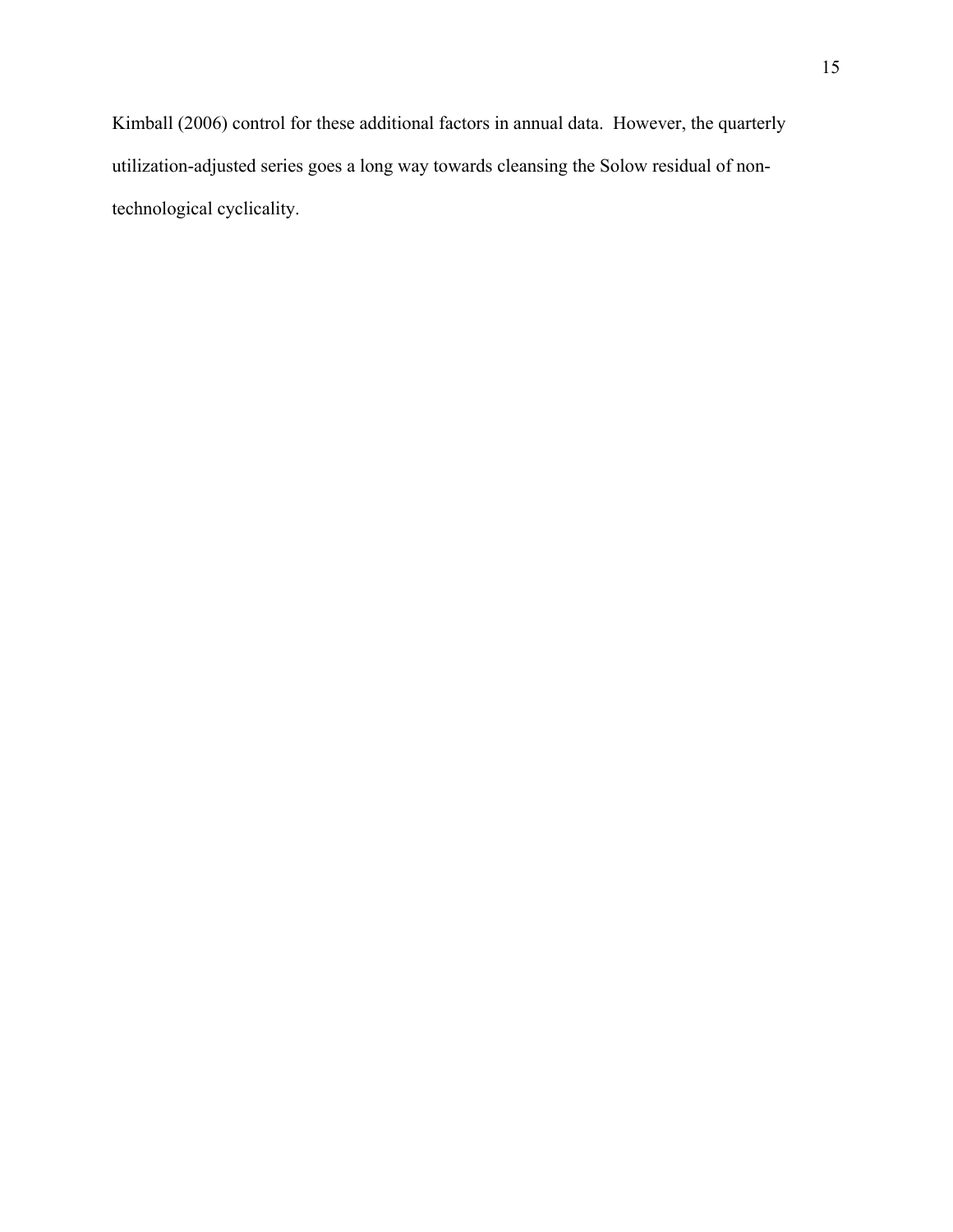#### **Appendix: Details on Data and Variable Construction**

#### *Output*

NIPA tables 1.3.5 and 1.3.6 (gross value added by sector) provide data on nominal and real business-sector output. That is the measure of output that is also reported in the BLS productivity and cost release, and corresponds to the expenditure side of the national accounts. Specifically, it is measured as GDP less non-business output. To measure nominal business income, I take nominal gross domestic income and subtract nominal household and general government expenditure (also from Table 1.3.5). That correctly imposes that the statistical discrepancy (the difference between GDP and GDI) arises from the business sector alone.<sup>14</sup> I then deflate GDI with the business deflator. An equivalent way to measure this is to define  $\Delta$ ln(Nominal Gap) as the difference in (log) growth rates between nominal business expenditure and nominal business income. Then we can measure real business income as:

$$
\Delta \ln Y^{Busines, \text{Income}} \equiv \Delta \ln Y^{Busines, \text{Expenditure}} + \Delta \ln(\text{Nominal Gap}). \tag{5}
$$

To avoid taking a strong stand on which measure is more reliable, I weight them equally. Hence, business output growth is:

$$
\Delta \ln Y^{Business} = 0.5 \cdot \Delta \ln Y^{Busins, Expenditure} + 0.5 \cdot \Delta \ln Y^{Busins, Income}
$$
 (6)

## *Hours*

 $\overline{a}$ 

The BLS productivity and cost release provide business-sector hours worked for each quarter. The data begin in 1947:1, and new data are available approximately five weeks after the

 $14$  The main non-business categories of general government and the service flow from owner-occupied housing do not contribute to the statistical discrepancy. General government output is inherently measured using income flows. And the service flow from owner-occupied housing is imputed, which means there are not separate income and expenditure measures. (One can easily confirm that household and general government gross value added, from NIPA Table 1.3.5, less their consumption of fixed capital, from Table 1.7.5, matches their national income from Table 1.13.)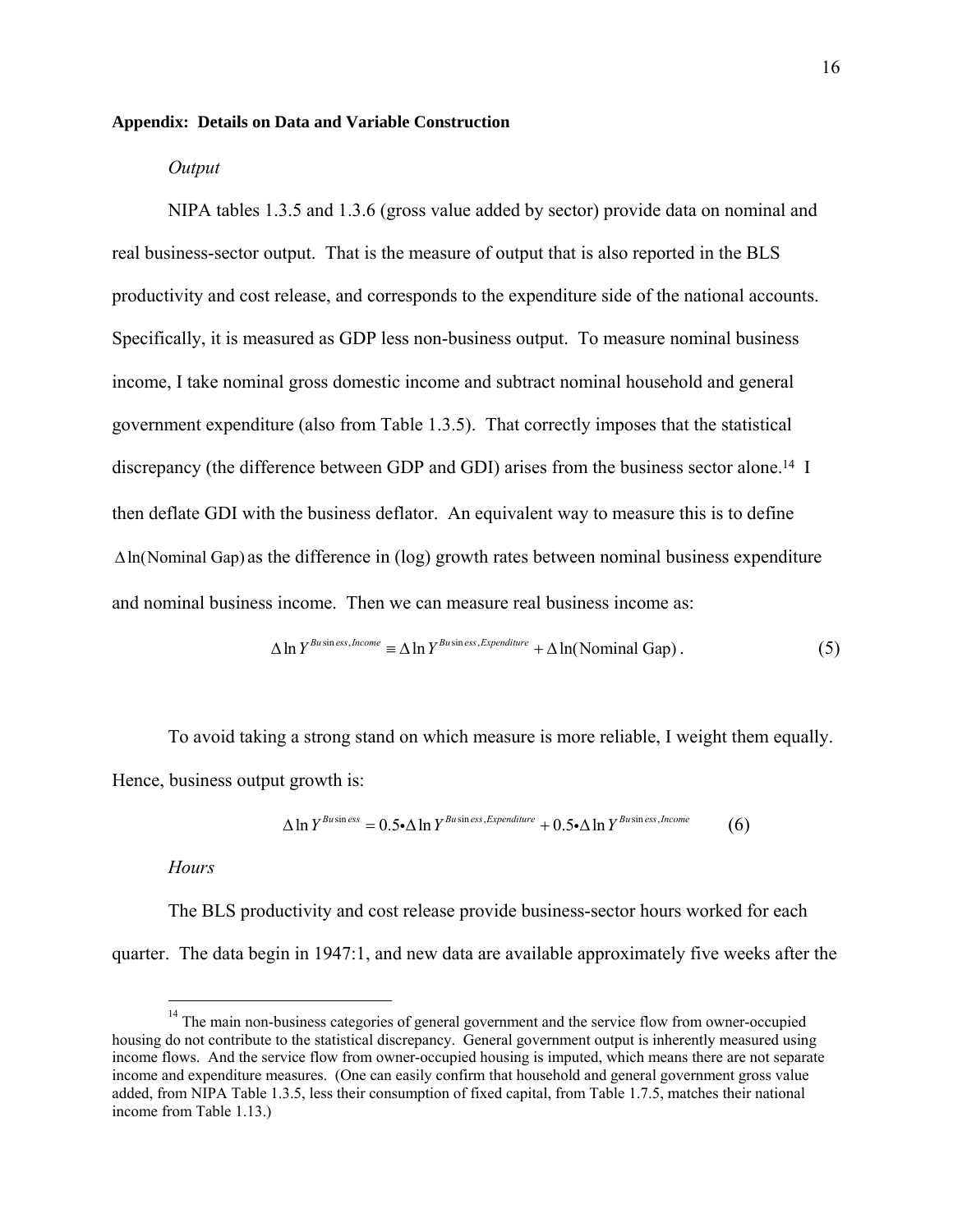end of each quarter. Since this is shortly after the advance NIPA release, it is then possible to produce an estimate of the quarterly TFP series. The BLS itself produces an annual TFP series, but only with a sizeable lag.

# *Capital Input*

1

Capital input aggregates heterogeneous capital goods into a single service-flow-weighted index of productive services, *K.* I create quarterly estimates of the stocks of 15 types of capital, including five categories of equipment and software; five categories of structures; three categories of intellectual property products (IPP); inventories; and land. For equipment, software, IPP, and structures, I use detailed quarterly investment data, *Ij*, with assumed (annual) geometric depreciation rates,  $\delta_i$ , in parentheses:<sup>15</sup>

<sup>&</sup>lt;sup>15</sup> For equipment and structures, investment data are from NIPA Tables 5.3.5 (nominal) and 5.3.6 (chainweighted). Prior to 1958, I use aggregate structures investment. Inventory data are from NIPA Tables 5.7.5B and 5.7.6B.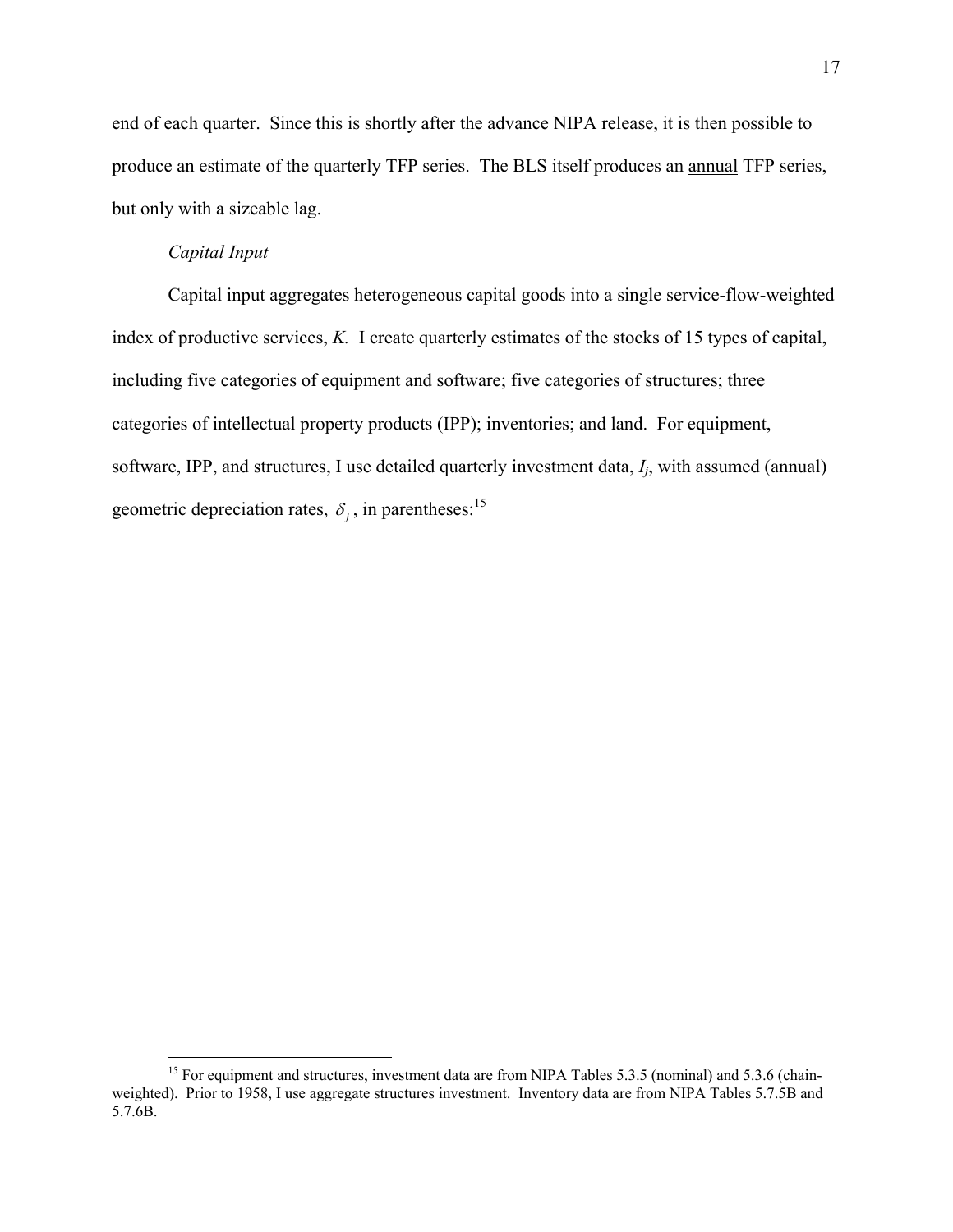| <b>Type of capital</b>                                               | Deprec.rate      |
|----------------------------------------------------------------------|------------------|
|                                                                      | (ar, percent)    |
| Equipment (avg., weighted by cap. stocks)                            | 13.0             |
| 1. Computers and peripheral equipment                                | 31.5             |
| 2. Other information processing equipment <sup>16</sup>              | 13.4             |
| 3. Industrial equipment                                              | 9.3              |
| 4. Transportation equipment                                          | 12.8             |
| 5. Other equipment                                                   | 13.9             |
| <u>Structures (avg., weighted by cap. stocks)</u>                    | 2.6              |
| 6. Commercial and health care                                        | 2.5              |
| 7. Manufacturing                                                     | 3.1              |
| 8. Power and communication                                           | 2.2              |
| 9. Mining exploration, shafts, and wells                             | $\overline{2.8}$ |
| 10. Other structures                                                 | 2.1              |
| <u>Intellectual Property Capital (avg., weighted by cap. stocks)</u> | $15.8^{17}$      |
| 11. Software                                                         | 46               |
| 12. Research & Development                                           | 15               |
| 13. Artistic (Entertainment, literary, and artistic originals)       | 10               |

Source: Fraumeni (1997) provides estimates of geometric depreciation rates for 31 types of equipment and 15 types of structures. I use BEA, 2004, for medical and nonmedical instruments. BEA (2013) provides depreciation rates for a range of artistic investments. For R&D, there are a wide range of empirical estimates in the literature; 15 percent is a fairly traditional estimate (see, e.g., Hall 2010, who attributes it to Zvi Griliches). (Hall, 2010, and Li, 2012, discuss the challenges and uncertainties around these estimates.) From these highly disaggregated depreciation values, I aggregate to the level of detail available quarterly by weighting with the estimated nominal value of the stock of capital of each detailed type.

For the categories of equipment and software and for structures, I calculate beginning-of-

quarter (end of previous quarter) capital stocks  $K_{i,t-1}$  using the perpetual inventory method, so

<sup>&</sup>lt;sup>16</sup> Other includes communication equipment, medical equipment and instruments, nonmedical instruments, photocopy and related equipment, and office and accounting equipment.<br><sup>17</sup> Average since 1959:1, when software investment becomes available. The average from 2000:1 through

<sup>2013:</sup>Q2 is 20.1 percent.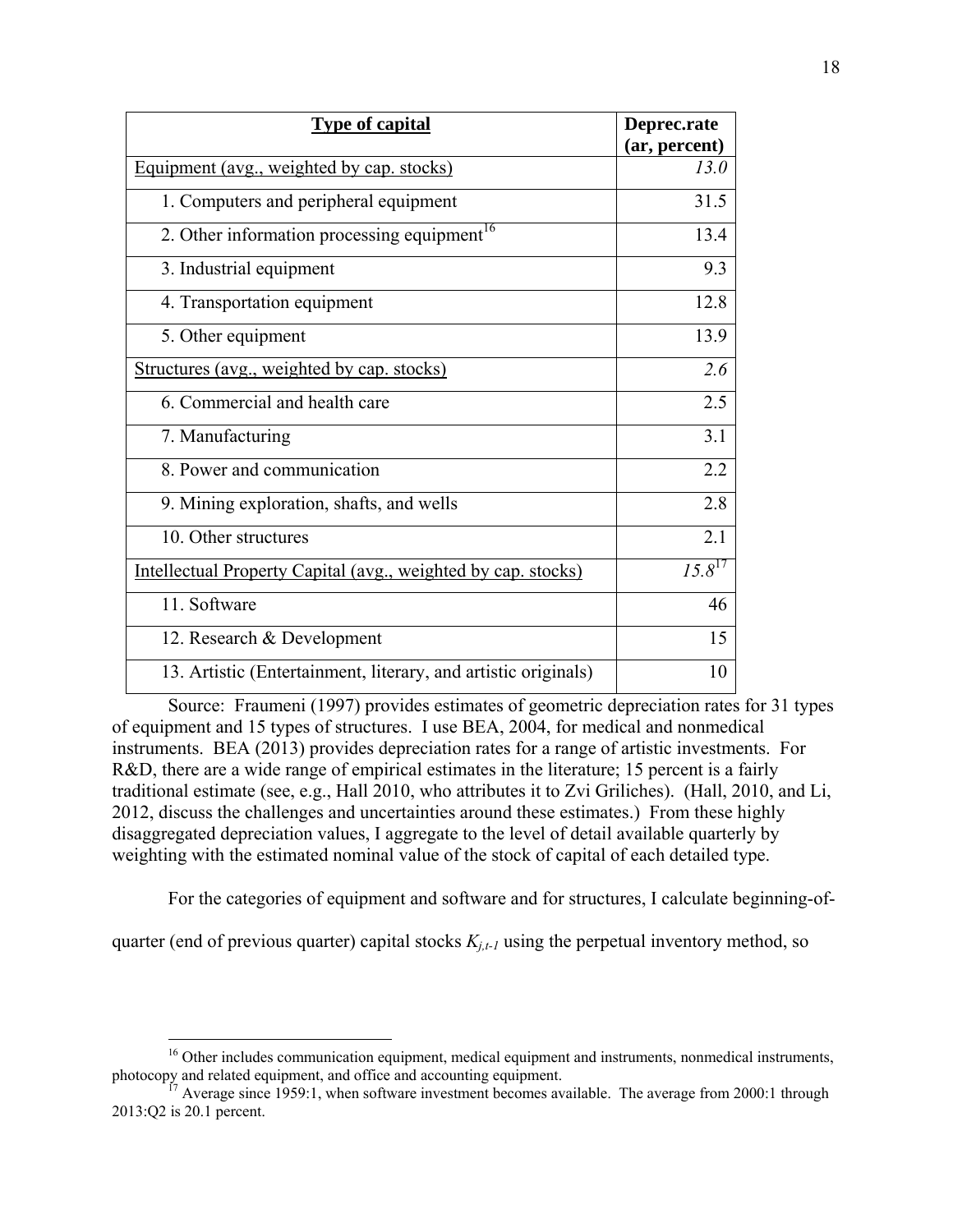that  $K_{j,t} = (1 - \delta_j) K_{j,t-1} + I_{j,t-1}$ . As an initial estimate of the capital stock, I use end-of-year BEA estimates of the stock of each type of capital as of the end of 1946 (i.e., beginning of 1947:1).

For land, I interpolate the annual estimates from the BLS MFP database.<sup>18</sup> After the end of the BLS sample, I extrapolate assuming the annual values follow an AR(1) process). Since land use is a smooth and slow moving series, the approximation error from the interpolation is likely to be small.

To go from disaggregated capital stocks to a composite capital input measure, the standard first-order conditions for firm optimization imply that we need to weight by service flows. Implicitly, the nominal value of the service flow from a given type of capital *j* depends on the user cost  $R_i$  of that type of capital multiplied by the stock of that type of capital, i.e.,  $R_i \cdot K_i$ . Standard first-order conditions for capital imply that the user cost is  $R_{it} = (i_t + \delta_j - \pi_{j(t+1)}^e) P_{it}^t$ , where *i* is the nominal interest rate,  $\pi^e_{j}$  is the expected rate of price appreciation for asset *j* between today and next period, and  $P_j^I$  is the purchase price (investment price) for asset *j*.

Given an estimate of the user costs, the Tornquist index of the service flow from aggregate capital input is defined as:

$$
\Delta \ln K = \sum_{j} \frac{[s_j(t) + s_j(t-1)]}{2} \cdot \Delta \ln K_j
$$

where the nominal shares in each period are  $s_i = \frac{R_j \cdot K_j}{\sum_{i=1}^n K_i} = \frac{(r + \delta_j - \pi_j^e)}{\sum_{i=1}^n K_i}$  $(R_i \cdot K_j)$   $\sum (r + \delta_i - \pi_i^e)$  $(r + \delta_j - \pi_j^e) \cdot P_j^I \cdot K_j$  $j = \sum_j (R_j \cdot K_j)$   $\sum_j (r + \delta_j - \pi_j^e) \cdot P_j^I \cdot K_j$  $R_i \cdot K_i$   $(r + \delta_i - \pi_i^e) \cdot P_i^I \cdot K$ *s*  $R_i \cdot K_j$ )  $\sum (r + \delta_i - \pi_i^e) \cdot P_i^I \cdot K$  $\delta$  :  $-\pi$  $=\frac{R_j\cdot K_j}{\sum(R_j\cdot K_j)} = \frac{(r+\delta_j-\pi_j^e)\cdot P_j^I\cdot K_j}{\sum(r+\delta_j-\pi_j^e)\cdot P_j^I\cdot K_j}.$ 

<sup>&</sup>lt;sup>18</sup> Calculated from capital tables.xls obtained from  $\frac{http://www.bls.gov/mfp/mprdload.htm}{http://www.bls.gov/mfp/mprdload.htm}$  (originally downloaded May 7, 2007 but updated as new tables become available each year). The BLS has separate tables on an SIC basis and NAICS basis (which start in 1987). I splice the land-input series together using growth rates, so that land input growth from 1948-1987 is from the SIC data, and from 1987 on is from the NAICS data.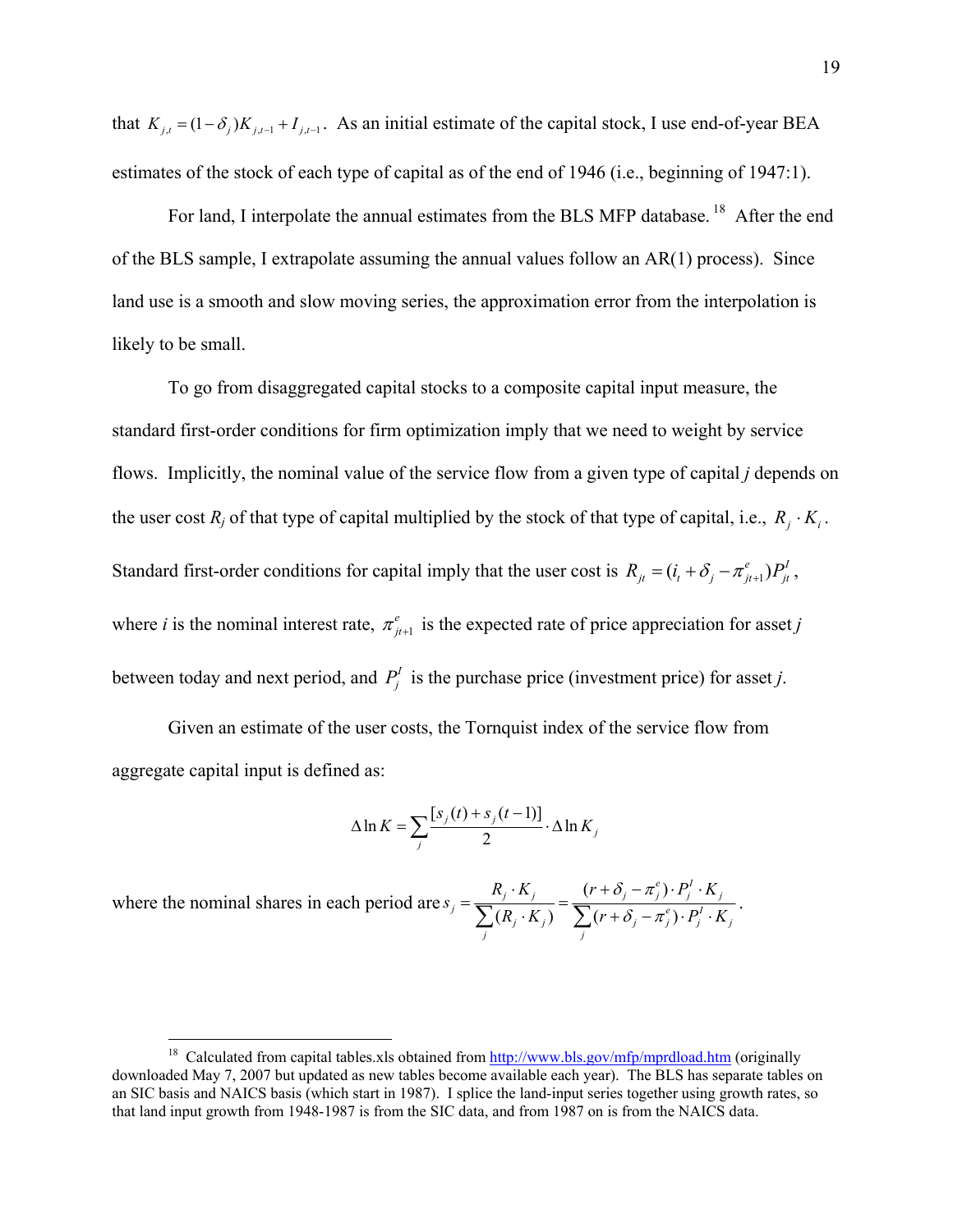To calculate the user cost, we need measures of expected asset-specific price appreciation  $\pi^e_{j}$  as well as a nominal interest rate series. I estimated expected asset-price inflation using a centered 16-quarter moving average of price changes.<sup>19</sup> This approach weights the recent past equally with the actual (unknown, but expected) future and has the a priori desirable property that asset weights *s<sub>J</sub>* are relatively smooth from quarter to quarter. At the same time, these weights retain the genuine low-frequency movements in the data.

I would note that I experimented with several sometimes-used alternative methods of obtaining expected price appreciation that have some disadvantages. First, under rational expectations, actual inflation (between periods  $t$  and  $t+1$ ) should equal ex ante expected inflation plus white noise error. This reasoning suggests that it should be reasonable to simply use actual asset inflation as our estimate of expected inflation. Unfortunately, since ex post asset inflation is volatile, this measure leads to implausibly volatile shares *s<sub>J</sub>* from quarter to quarter. Second, I estimated a simple univariate autoregressive forecasting model of the asset price and used the fitted values. This led to smoother shares, but had the undesirable feature that the forecasting model changed each time the data was updated—leading to minor but undesirable revisions in capital input over the historical period. Moreover, it is implausible that agents knew the full-period model; and using a recursive method (i.e., where only observations up through period *t* were used to forecast asset inflation for period *t+1*) implied having very few observations in the early years.

For the nominal interest rate, a reasonable benchmark is zero profits, so that all residual factor payments go to capital. There is then some implicit rate of return *i* such that the sum of factor payments is equal to output. As a residual, capital compensation is  $P_K K = \alpha COST$ , where

 $19<sup>19</sup>$  At the end of the sample, I drop the future observations since they are obviously not observed.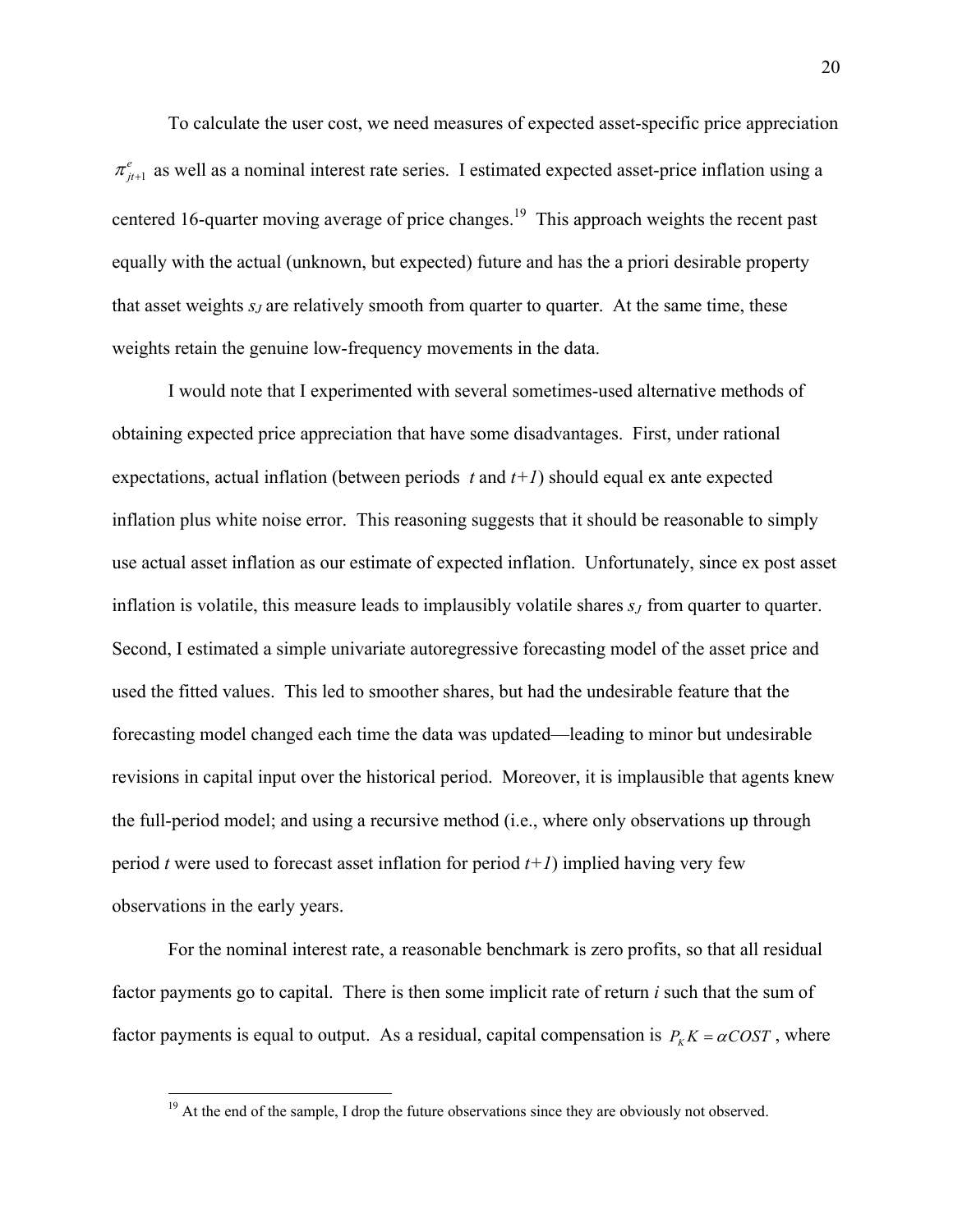capital's share  $\alpha$  and *COST* are discussed below. This compensation, in turn, equals the sum of payments to the different types of capital:  $K_{comp} = \sum_j R_j \cdot K_{input,j} = \sum_j (i + \delta_j - \pi_j) \cdot P_j^I \cdot K_j$ . This equation implicitly defines the nominal interest rate *i*:  $K_{comp} = i \cdot \sum_j P_j^I \cdot K_j + \sum_j (\delta_j - \pi_j) \cdot P_j^I \cdot K_j$ , or

$$
i = \frac{K_{comp} - \sum_{j} (\delta_j - \pi_j) \cdot P_j^I \cdot K_j}{\sum_{j} P_j^I \cdot K_j}
$$

Once we have a measure of the nominal interest rate *i*, we can calculate the user costs and relative weights for each of the types of capital. We can then calculate the growth in the index of capital input, giving us the key information necessary to map quarterly labor productivity into quarterly TFP.

## *Factor Shares*

 $\overline{a}$ 

I use NIPA data to calculate annual factor shares for labor and capital in business cost, and then interpolate to quarterly with a cubic spline.<sup>20</sup> One question is what to include in business cost, and a second is what to include in labor compensation.<sup>21</sup>

In terms of cost (the denominator), the gross value added of business (from Table 1.3.5) includes indirect business taxes, now known as taxes on production and imports, or TOPI. Sales and excise taxes, included in TOPI, are not revenue received by the business at all. Hence, in a standard cost-minimizing framework for the firm, they are irrelevant.  $22$  However, some elements

 $20$  If implicit contracts are important, then the observed fluctuations in factor payments might not reflect actual fluctuations. Indeed, the business-cycle fluctuations in factor shares might not be allocative at all, arguing for simply assuming Cobb-Douglas and using constant factor shares.

<sup>&</sup>lt;sup>21</sup> See Elsby, Hobijn, and Sahin (2013) for extensive discussion of the challenges in measuring factor shares.<br><sup>22</sup> Gomme and Rupert (2004) take a different view and label these taxes as "ambiguous income."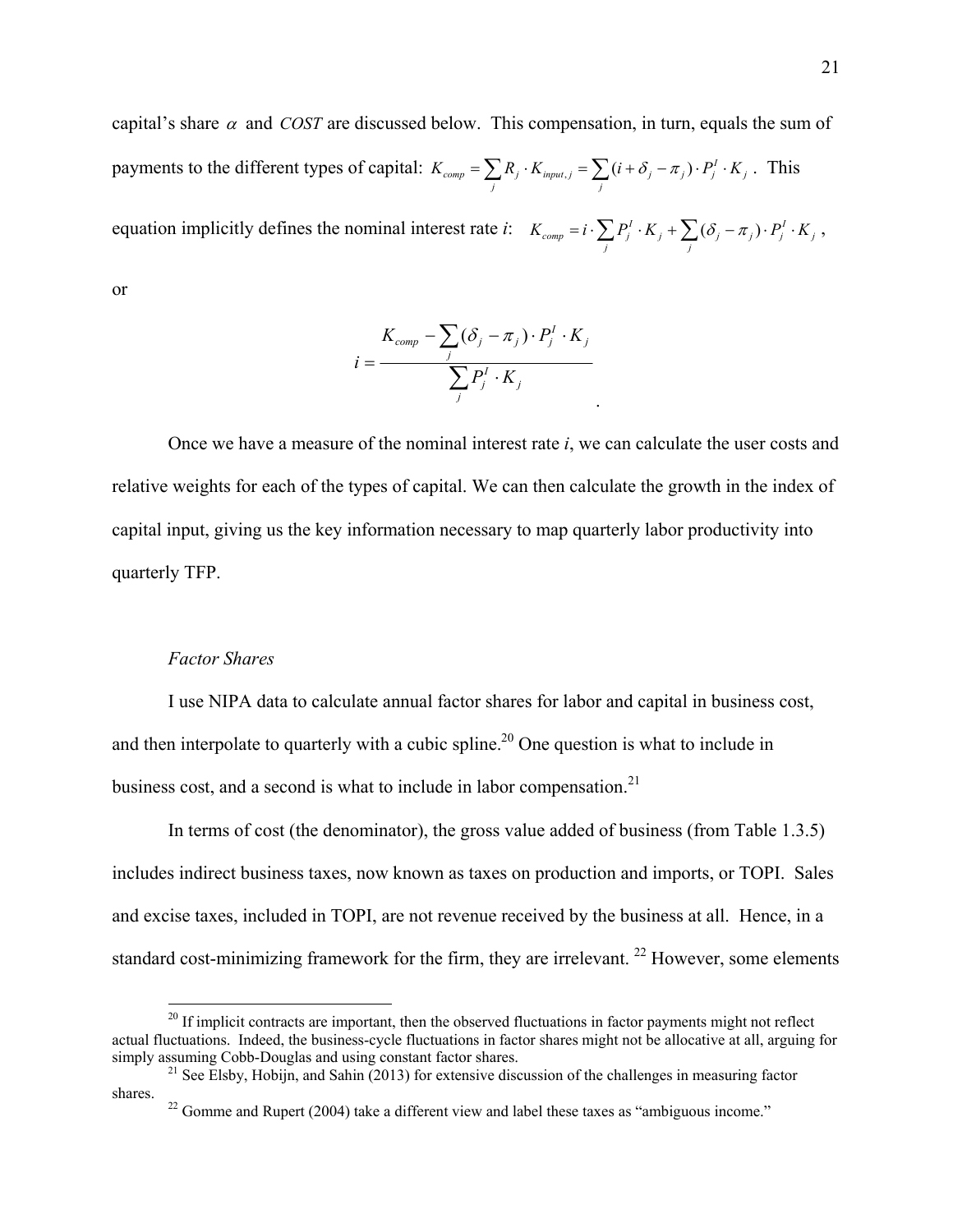of TOPI are associated with the use of specific types of capital, namely property taxes and motor-vehicle taxes. As is standard in the growth accounting literature, we allocate those portions of TOPI to capital costs.<sup>23</sup> Hence, business cost is the gross value added of businesses, net of business TOPI *other* than the property and motor vehicle taxes.

The second major challenge is the numerator of labor or capital cost. Here, the challenge is proprietors' income, which is the earnings of owners of non-corporate businesses, and which combines a return to the labor and capital provided by that owner. I resolve this challenge with the operational assumption that private, non-corporate businesses have the same factor shares as non-financial corporations.

To understand the challenge, consider a plumber who operates as a sole proprietor. She earns a return net of his costs, which is compensation for providing her time as well as a return on the capital invested in her plumbing truck and specialized tools. Such mixed income amounts to about 10 percent of business factor costs (averaged 1948-2012). Entrepreneurs and smallbusiness owners on average appear to earn below-market returns (e.g., Hamilton, 2000), and the evidence suggests they are willing to do so because of non-pecuniary benefits (flexibility, not having a boss, and so on; see Hurst and Pugsley, 2011). Allocating proprietors' income thus requires allocating the non-pecuniary benefits between a low implicit wage and a below-market return on the plumbing truck in our example. This is a challenging problem, since the proprietor cares about the total returns to their joint provision of capital and labor, not how those returns are allocated.

<u>.</u>

 $2<sup>23</sup>$  The challenge here is that the split between business and non-business property and motor-vehicle taxes is not published. The BLS MFP dataset uses unpublished BEA data on the split. Correspondence with BEA staff indicates that the business portion is well approximated by using half of property taxes plus motor vehicle taxes from NIPA Table 3.5.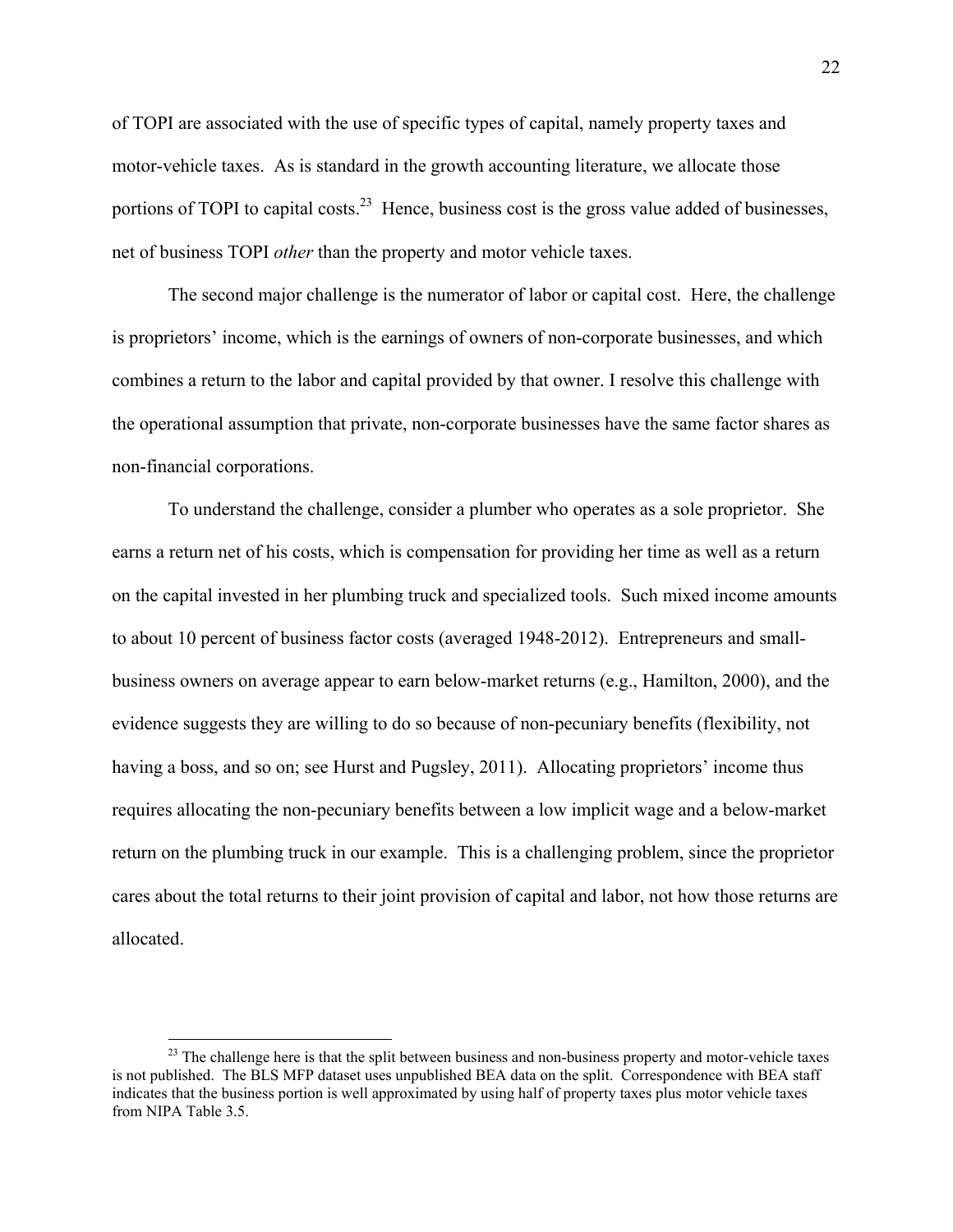I resolve the challenge by assuming that factor shares for private non-corporate businesses match factor shares for non-financial corporations.<sup>24</sup> This is relatively straightforward to calculate (subject to important nuances below) and does not require strong/arbitrary assumptions about wages and capital returns of proprietors. Note that using the same factor shares is not just a matter of multiplying just proprietors' income by the shares for non-proprietors. The reason is that some factor payments for noncorporate businesses are already accounted for. For example, proprietors' consumption of fixed capital (a capital cost) is explicitly accounted for, as is compensation paid to their employees (a labor cost). However, the NIPA tables provide sufficient details to derive a measure of factor cost for private noncorporate businesses, which can then be allocated using the corporate shares.

One alternative, as in the BLS productivity and cost release, is to assume proprietors earn the average wage in the economy. That approach is inconsistent with the evidence that the typical proprietor earns less than their predicted wage. For their annual MFP data, the BLS takes a different approach. They estimate a market wage for self-employed and unpaid family workers based on worker characteristics, and they estimate a market return to capital to match the return on corporate capital. Since these estimated payments to proprietors' labor and capital would exceed actual proprietors' income, they scale down both wages and the nominal rate of return on capital proportionately to match proprietor's income. This method "treats any apparent excess or deficiency in corporate income neutrally with respect to labor and capital" (BLS 2007, footnote 9, page 13). The MFP approach is data intensive, and since the nominal interest rate is constrained to be positive, it limits the degree to which losses are allowed.

 $24$  This is not the same as assuming the entire non-corporate sector matches the non-financial corporate sector, because government enterprises are part of the non-corporate business sector as well.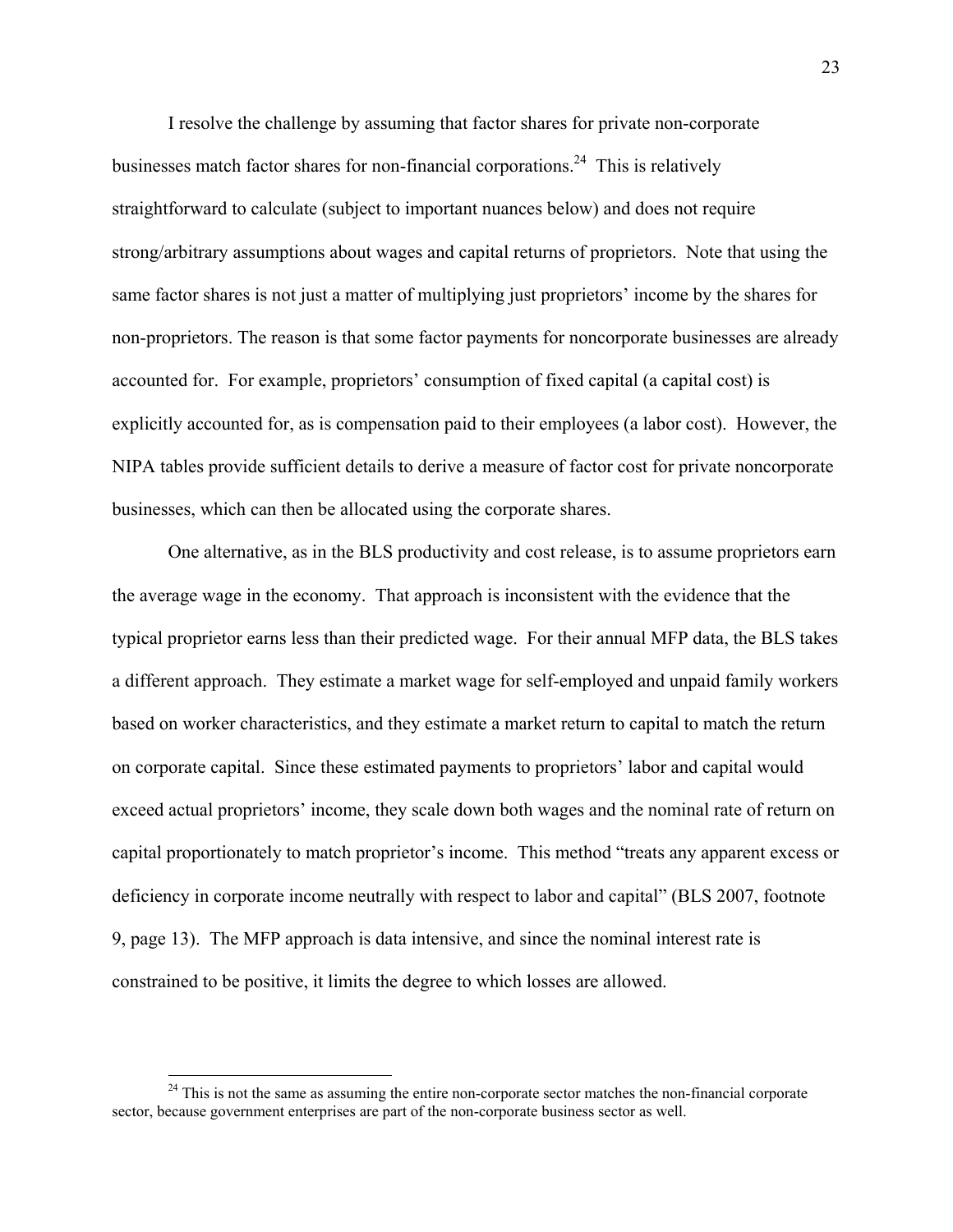I would note several other differences relative to the MFP calculation of factor shares.<sup>25</sup> First, the MFP data assume that capital in the financial sector earns an exogenous return, since they consider the implicit nominal return to capital (the return in the user cost formula that just exhausts factor payments) in the financial sector to be unreasonably high. Rather than arbitrarily adjust factor payments for one sector, I simply take the NIPA data as given.<sup>26</sup> Second, the MFP data seek to match nominal output from the expenditure side of the national accounts, whereas data on factor payments come from the income side. The MFP data resolve this by including the statistical discrepancy to capital income. The BLS assumes that the statistical discrepancy comes entirely from capital payments, so they add the statistical discrepancy to gross operating surplus. A priori, it is not obvious that the statistical discrepancy is entirely a matter of capital income such as corporate profits.<sup>27</sup> Even in terms of expenditure, an alternative and relatively agnostic assumption is that the statistical discrepancy is distributed according to factor cost. In addition, my measure of output weights both the income and expenditure sides equally. Hence, I do not allocate the statistical discrepancy.

#### *Utilization*

 $\overline{a}$ 

The disaggregated BLS hours-per-worker data necessary to make the BFK adjustment are available quarterly (or even monthly), matching our needs. I assume that the coefficients on

<sup>&</sup>lt;sup>25</sup> The BLS methodology is described in Harper et al  $(2008)$ —see especially their appendix. A helpful BEA-BLS spreadsheet for selected years is available at

http://www.bea.gov/about/pdf/relation of nipa\_gdp\_to\_bls\_private\_sector\_current\_dollar\_output.pdf . There are several more minor differences between my numbers and the BLS, where they use unpublished data, but these do not appear to be quantitatively important.

<sup>&</sup>lt;sup>26</sup> Basu, Inklaar, and Wang (2011) argue that the apparently excessive internal rate of return in finance (which leads to a low apparent labor share in finance) reflects a misallocation of value added (and, hence, gross operating surplus) between the financial sector and other sectors of the economy. In particular, a large portion of

 $t<sup>27</sup>$  For example, proprietors' income affects both capital and labor, and is surely mismeasured (see NIPA) Table 7.14 for a statement of the sizeable BEA imputation for underreporting on income tax returns).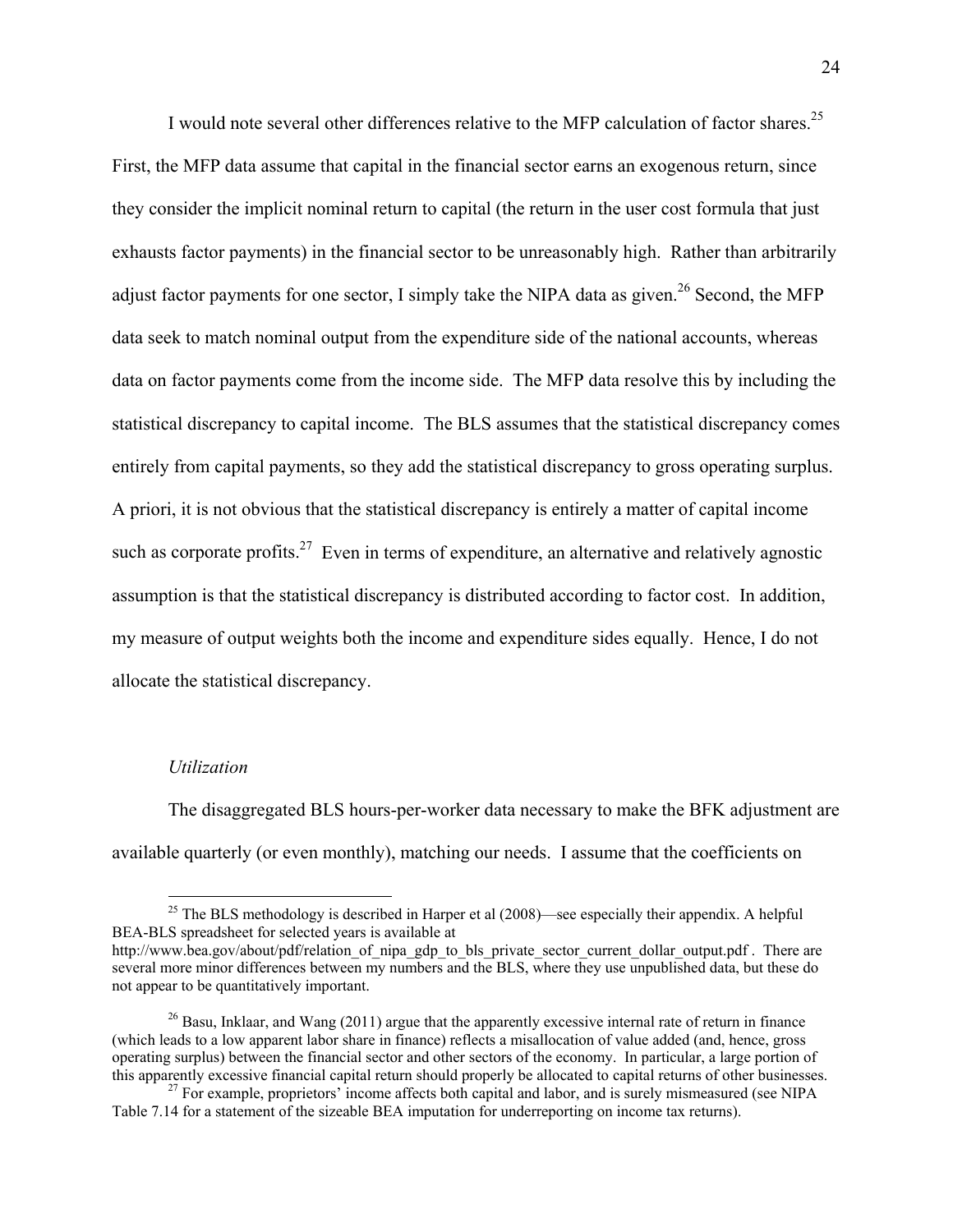hours-per-worker growth, at a quarterly frequency, match the annual BFK coefficients. This allows me to estimate a quarterly utilization adjustment that, when annualized, is extremely close to the BFK adjustment. $^{28}$ 

There are a number of technical details. First, we need a full panel of estimates of industry hours per worker. This requires merging BLS data on hours per worker on an SIC basis (which were discontinued in April, 2003) with more recent data on a NAICS basis. The BFK estimates used SIC classifications, so we generally use the NAICS data to extrapolate the SIC data beyond 2002. We also need to estimate some series for the earlier years. In particular, the SIC data for construction and manufacturing industries are generally available as of 1947 (sometimes earlier); much of the non-manufacturing, non-construction data begin only in 1964 or, in some cases, even later. BFK-augmented values that aren't available from the BLS with annual data from Dale Jorgenson; since these data are not available quarterly, we instead use the available industry data to extrapolate series backwards. More specifically:

• In the BLS data, hours data for both instruments and electrical equipment begin only in 1988; from 1988-2003, the correlation of hours in industrial machinery with hours in electrical equipment is above 0.9, and the correlation with instruments is above 0.8. Hence, for the 1988-2003 period, I project hours per worker in both electrical equipment and in instruments on hours per worker in industrial machinery, and then use the fitted values back to 1947. In addition, there is also no separate instruments industry in the NAICS data (it is part of electronics), so we extend the instruments category with data on computer and electronic products.

<u>.</u>

<sup>&</sup>lt;sup>28</sup> There are some nevertheless some differences. For example, in some cases, BLS data are not available for the full sample period or for all detailed industries; in those cases, BFK augmented the BLS data with annual estimates provided by Dale Jorgenson. Those data are not available quarterly, necessitating different adjustments. Nevertheless, the utilization estimate is extremely close to the BFK estimate.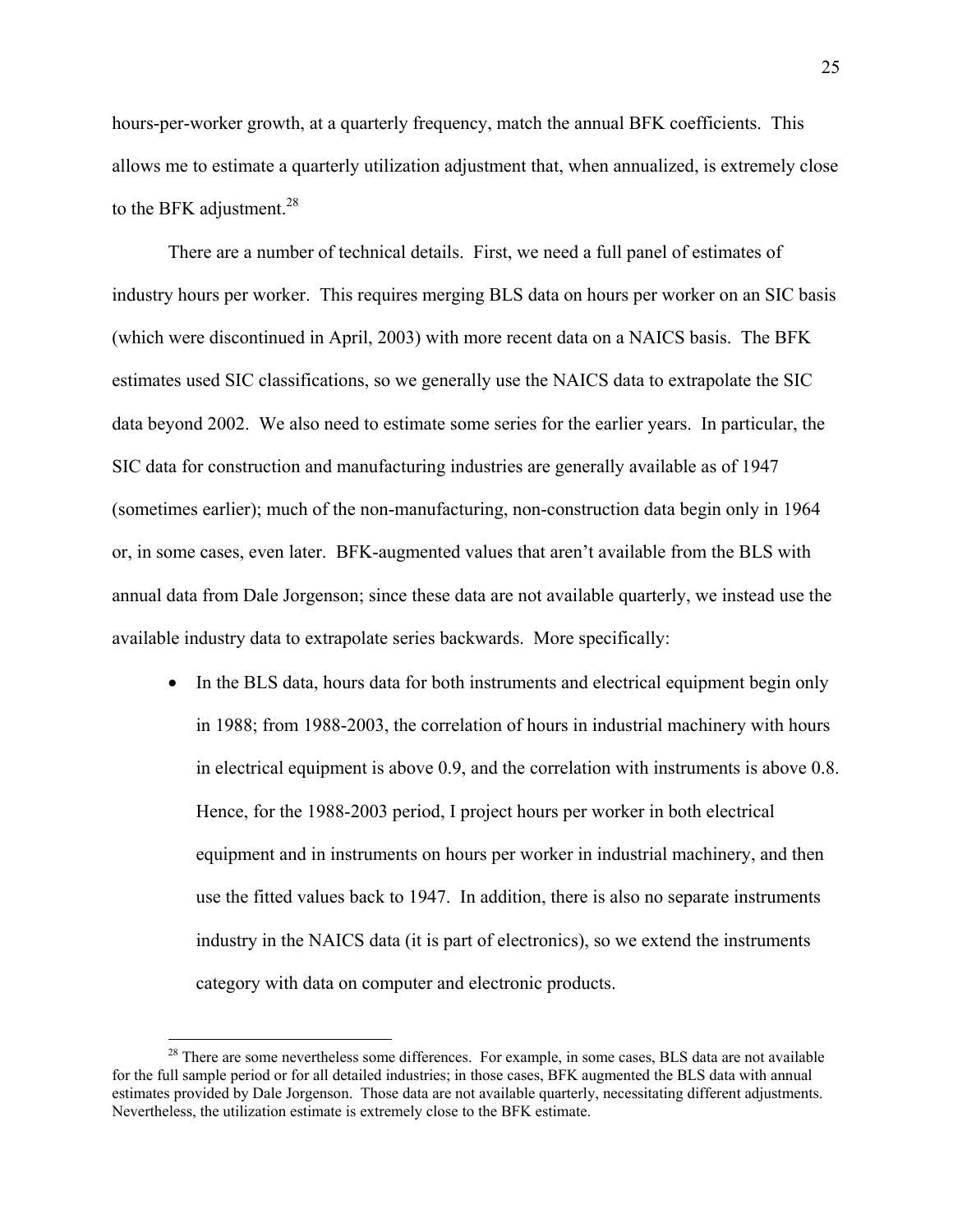- For transportation, information (i.e., communications), and utilities, there are disaggregated NAICS data back to either 1964 or 1972, but only aggregated SIC data back to 1964. In those cases, we take the NAICS data as our primary dataset and backcast with the SIC data.
- Even on an SIC basis, data for most service industries begin only in 1964. We extract three principal components from the construction and manufacturing industries (22 total industries), and then project service hours on these principal components. For the earlier period, the fitted values from these projections provide an estimate of quarterly hours per worker for all industries.

Second, I bandpass filter the log of the quarterly hours-per-worker data by industry to obtain frequencies between 8 and 32 quarters, I then take first differences and multiply by the estimated industry utilization coefficient from BFK. This gives industry estimates of utilization change. I use annual weights from BFK to aggregate across industries. For the period before 1949, I use the 1949 values; similarly, after 1996, I use the 1996 values.<sup>29</sup>

Third, we use coefficients estimated in BFK to create an industry utilization series. Finally, we use annual BFK industry weights to aggregate.

<sup>&</sup>lt;sup>29</sup> BFK bandpass filter annual rather than quarterly data, which leads to a slight difference in the estimated trend and, hence, in the estimated utilization series.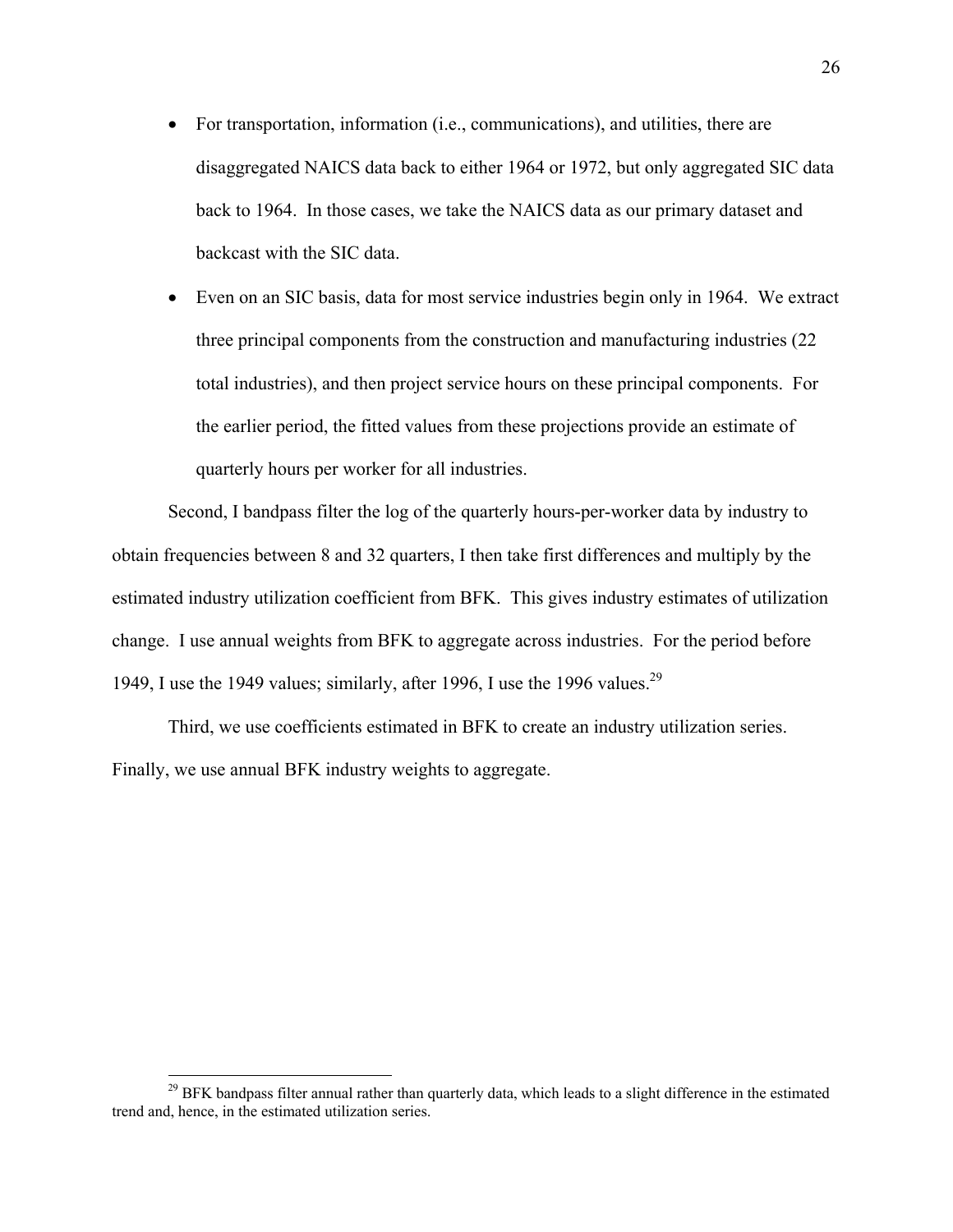## **References**

- Aaronson, Daniel and Daniel Sullivan (2001). "Growth in Worker Quality." Economic Perspectives, Federal Reserve Bank of Chicago.
- Basu, Susanto, and John Fernald (1997). Returns to Scale in U.S. Manufacturing: Estimates and Implications. Journal of Political Economy, April 1997.
- Basu, Susanto, and John Fernald (2001). "Why Is Productivity Procyclical? Why Do We Care? In New Directions in Productivity Analysis. Studies in Income and Wealth Vol. 63, ed. by Dean, Harper, and Hulten :: Chicago: University of Chicago Press, 2001.
- Basu, Susanto, and John Fernald (2002). "Aggregate Productivity and Aggregate Technology."European Economic Review, June 2002
- Basu, Susanto, John Fernald, and Miles Kimball (2006). "Are Technology Improvements Contractionary?" *American Economic Review*.
- Basu, Susanto, John Fernald, Jonas Fisher, and Miles Kimball (2013). "Sector-Specific Technical Change." Manuscript
- Basu, Susanto, Robert Inklaar, and J. Christina Wang (2011). "The value of risk: measuring the service output of US commercial banks." *Economic Inquiry* 49 (1), 226-245.
- Bureau of Economic Analysis (2004). "BEA Depreciation Estimates." Downloaded from www.bea.gov/national/FA2004/Tablecandtext.pdf.
- Bureau of Labor Statistics (2007). "Technical Information About the BLS Multifactor Productivity Measures." http://www.bls.gov/mfp/mprtech.pdf.
- Bureau of Labor Statistics (2009). "Historical multifactor productivity measures (SIC 1948-87 linked to NAICS 1987-2008)." *ftp://ftp.bls.gov/pub/special.requests/opt/mp/prod3.mfptablehis.zip* (downloaded June 26, 2009.)
- Corrado, Carol, Charles Hulten, and Daniel Sichel (200x).
- Corrado, Carol; Jonathan Haskel, Cecilia Jona-Lasinio and Massimiliano Iommi, (2012)., Intangible Capital and Growth in Advanced Economies: Measurement Methods and Comparative Results." Working Paper (June), available at http://www.intan-invest.net
- Dean, Edwin R. and Michael J. Harper (2001). "The BLS Productivity Measurement Program," In New Directions in Productivity Analysis. Studies in Income and Wealth Vol. 63, ed. by Dean, Harper, and Hulten :: Chicago: University of Chicago Press, 2001.
- Elsby, Michael W. L., Bart Hobijn, and Ayşegül Şahin (2012). "The Decline of the U.S. Labor Share." Manuscript prepared for Brookings Panel on Economic Activity, September 19- 20, 2013